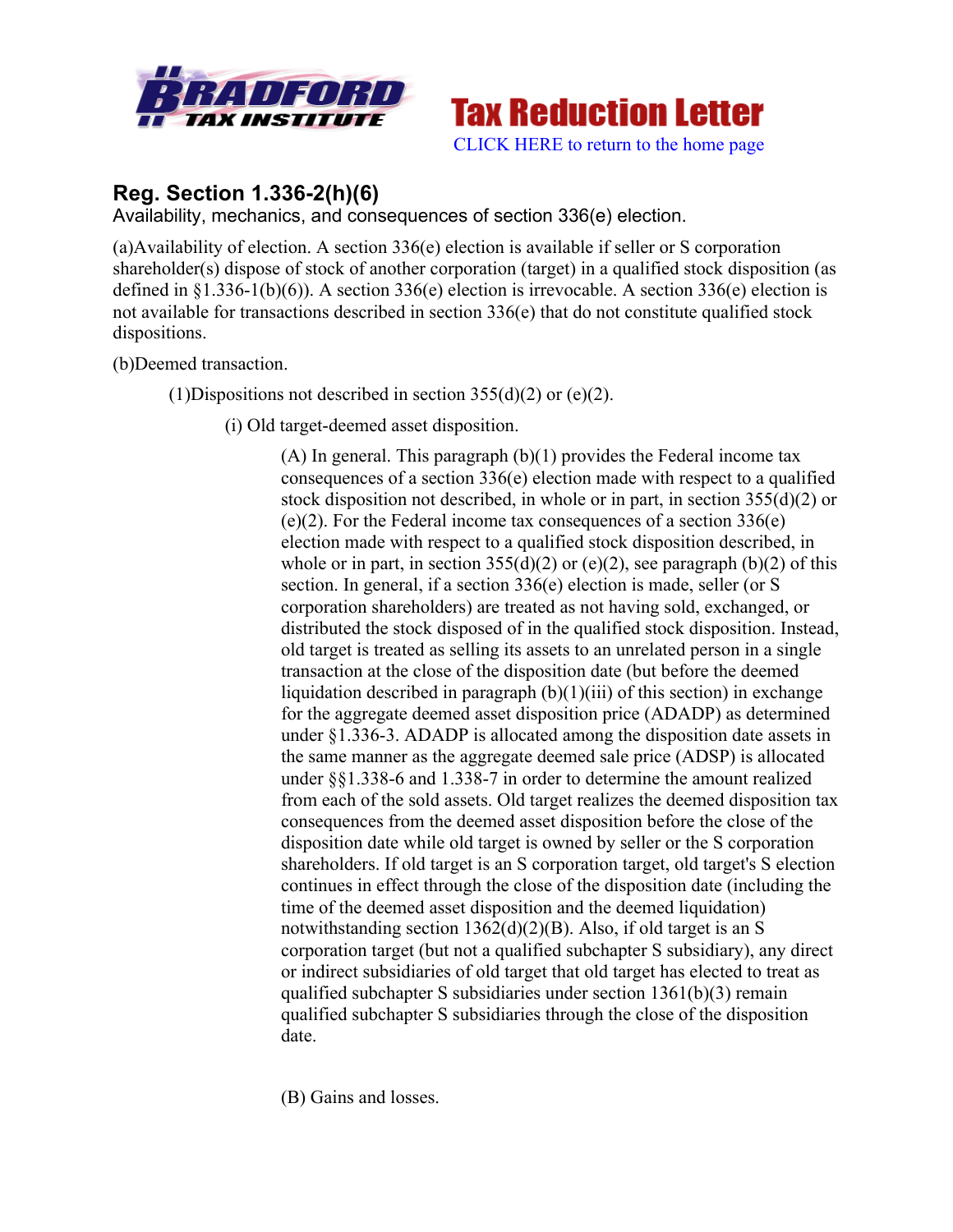(1) Gains. Except as provided in  $\S 1.338(h)(10) - 1(d)(8)$  (regarding the installment method), old target shall recognize all of the gains realized on the deemed asset disposition.

#### (2) Losses.

(i) In general. Except as provided in paragraphs  $(b)(1)(i)(B)(2)(ii)$ , (iii), and (iv) of this section, old target shall recognize all of the losses realized on the deemed asset disposition.

(ii) Stock distributions. Notwithstanding paragraphs  $(b)(1)(i)(A)$  and  $(b)(1)(iii)(A)$ of this section, for purposes of determining the amount of target's losses that are disallowed on the deemed asset disposition, seller is still treated as selling, exchanging, or distributing its target stock disposed of in the 12-month disposition period. If target's losses realized on the deemed sale of all of its assets exceed target's gains realized (a net loss), the portion of such net loss attributable to a distribution of target stock during the 12-month disposition period is disallowed. The total amount of disallowed loss and the allocation of disallowed loss is determined in the manner provided in paragraphs  $(b)(1)(i)(B)(2)(iii)$  and  $(iv)$  of this section.

(iii) Amount and allocation of disallowed loss. The total disallowed loss pursuant to paragraph  $(b)(1)(i)(B)(2)(ii)$  of this section shall be determined by multiplying the net loss realized on the deemed asset disposition by the disallowed loss fraction. The numerator of the disallowed loss fraction is the value of target stock, determined on the disposition date, distributed by seller during the 12-month disposition period, whether or not a part of the qualified stock disposition (for example, stock distributed to a related person), and the denominator of the disallowed loss fraction is the sum of the value of target stock, determined on the disposition date, disposed of by sale or exchange in the qualified stock disposition during the 12-month disposition period and the value of target stock, determined on the disposition date, distributed by seller during the 12-month disposition period, whether or not a part of the qualified stock disposition. The amount of the disallowed loss allocated to each asset disposed of in the deemed asset disposition is determined by multiplying the total amount of the disallowed loss by the loss allocation fraction. The numerator of the loss allocation fraction is the amount of loss realized with respect to the asset and the denominator of the loss allocation fraction is the sum of the amount of losses realized with respect to each loss asset disposed of in the deemed asset disposition. To the extent old target's losses from the deemed asset disposition are not disallowed under this paragraph, such losses may be disallowed under other provisions of the Internal Revenue Code or general principles of tax law, in the same manner as if such assets were actually sold to an unrelated person.

(iv) Tiered targets. If an asset of target is the stock of a subsidiary corporation of target for which a section 336(e) election is made, any gain or loss realized on the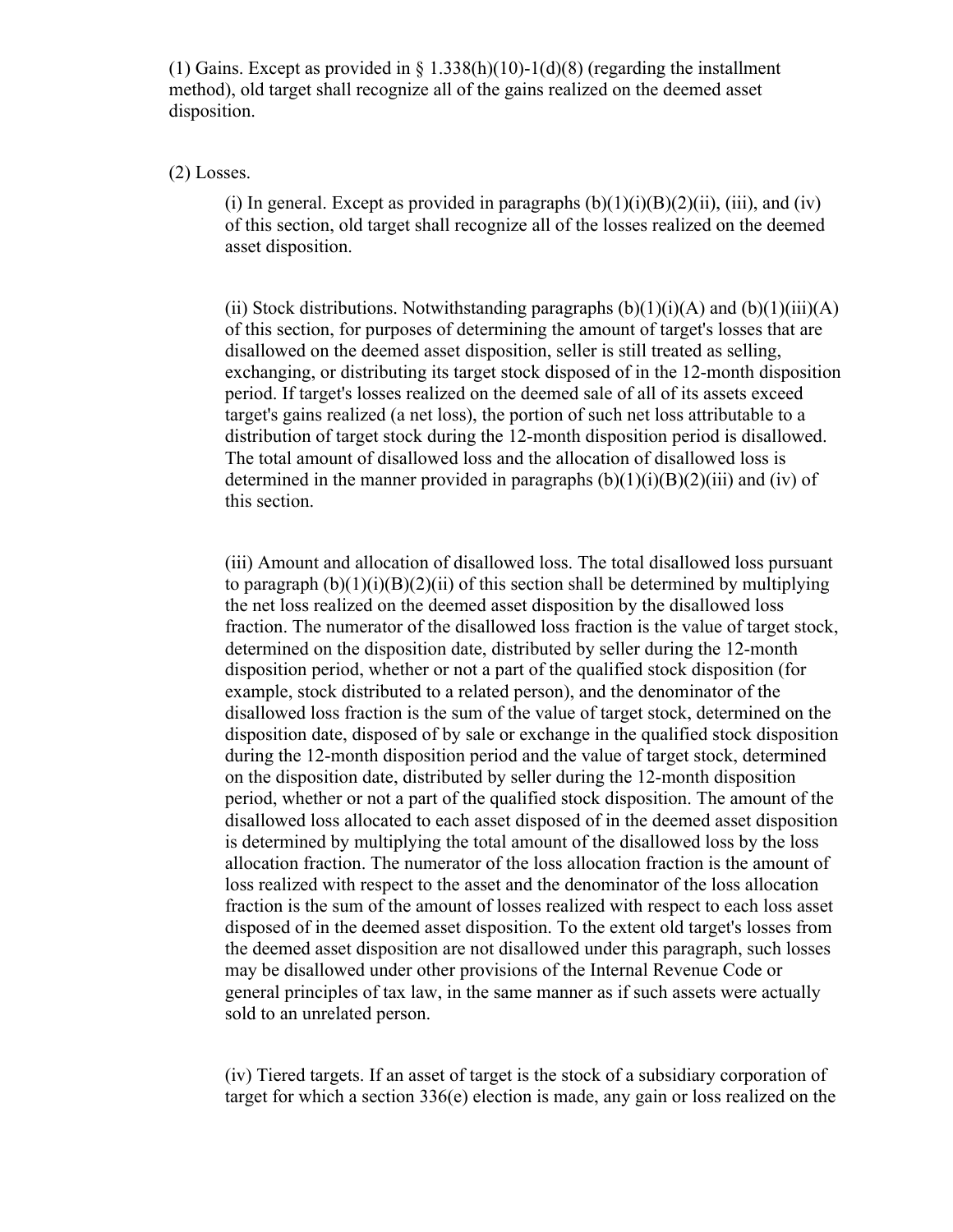deemed sale of the stock of the subsidiary corporation is disregarded in determining the amount of disallowed loss. For purposes of determining the amount of disallowed loss on the deemed asset disposition by a subsidiary of target for which a section 336(e) election is made, the amount of subsidiary stock deemed sold in the deemed asset disposition of target's assets multiplied by the disallowed loss fraction with respect to the corporation that is deemed to have disposed of stock of the subsidiary is considered to have been distributed. In determining the disallowed loss fraction with respect to the deemed asset disposition of any subsidiary of target, disregard any sale, exchange, or distribution of its stock that was made after the disposition date if such stock was included in the deemed asset disposition of the corporation deemed to have disposed of the subsidiary stock.

(3) Examples. The following examples illustrate this paragraph  $(b)(1)(i)(B)$ .

Example (1).

(i) Facts. Parent owns 60 of the 100 outstanding shares of the common stock of Seller, Seller's only class of stock outstanding. The remaining 40 shares of the common stock of Seller are held by shareholders unrelated to Seller or each other. Seller owns 95 of the 100 outstanding shares of Target common stock, and all 100 shares of Target preferred stock that is described in section 1504(a)(4). The remaining 5 shares of Target common stock are owned by A. On January 1 of Year 1, Seller sells 72 shares of Target common stock to B for \$3,520. On July 1 of Year 1, Seller distributes 12 shares of Target common stock to Parent and 8 shares to its unrelated shareholders in a distribution described in section 301. Seller retains 3 shares of Target common stock and all 100 shares of Target preferred stock immediately after July 1. The value of Target common stock on July 1 is \$60 per share. The value of Target preferred stock on July 1 is \$36 per share. Target has three assets, Asset 1, a Class IV asset, with a basis of \$1,776 and a fair market value of \$2,000, Asset 2, a Class V asset, with a basis of \$2,600 and a fair market value of \$2,750, and Asset 3, a Class V asset, with a basis of \$3,900 and a fair market value of \$3,850. Seller incurred no selling costs on the sale of the 72 shares of Target common stock to B. Target has no liabilities. A section 336(e) election is made.

(ii) Consequences-Deemed Asset Sale. Because at least 80 percent  $((72 + 8)/100)$ of Target stock, other than stock described in section  $1504(a)(4)$ , was disposed of (within the meaning of  $\S$  1.336-1(b)(5)) by Seller during the 12-month disposition period, a qualified stock disposition occurred. July 1 of Year 1, the first day on which there was a qualified stock disposition with respect to Target stock, is the disposition date. Accordingly, pursuant to the section 336(e) election, for Federal income tax purposes, Seller generally is not treated as selling the 72 shares of Target common stock sold to B or distributing the 8 shares of Target common stock distributed to its unrelated shareholders. However, Seller is still treated as distributing the 12 shares of Target common stock distributed to Parent because Seller and Parent are related persons within the meaning of  $\S1.336-1(b)(12)$  and accordingly the 12 shares are not part of the qualified stock disposition. Target is treated as if, on July 1, it sold all of its assets to an unrelated person in exchange for the ADADP, \$8,000, which is allocated \$2,000 to Asset 1, \$2,500 to Asset 2,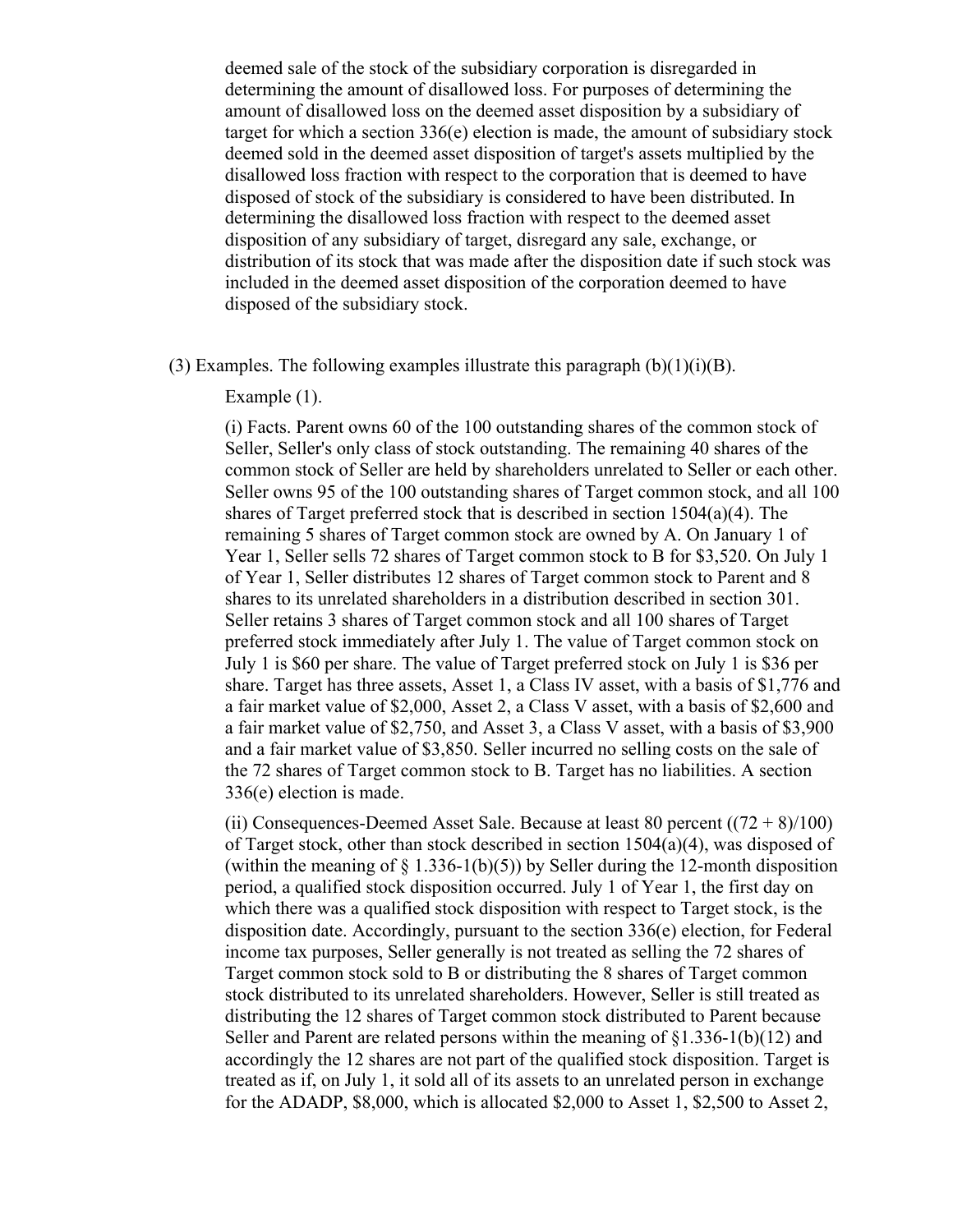and \$3,500 to Asset 3 (see Example 1 of §1.336-3(g) for the determination and allocation of ADADP).

(iii) Consequences-Amount and Allocation of Disallowed Loss. Old Target realized a net loss of \$276 on the deemed asset disposition (\$224 gain realized on Asset 1, \$100 loss realized on Asset 2, and \$400 loss realized on Asset 3). However, 20 shares of Target common stock were distributed by Seller during the 12-month disposition period (8 shares distributed to Seller's unrelated shareholders in the qualified stock disposition plus 12 shares distributed to Parent that were not part of the qualified stock disposition). Therefore, because there was a net loss realized on the deemed asset disposition and a portion of the stock of Target was distributed during the 12-month disposition period, a portion of the loss on the deemed sale of each of Target's loss assets is disallowed. The total amount of disallowed loss equals \$60 (\$276 net loss realized on the deemed disposition of Assets 1, 2, and 3 multiplied by the disallowed loss fraction, the numerator of which is \$1,200, the value on July 1, the disposition date, of the 20 shares of Target common stock distributed during the 12-month disposition period, and the denominator of which is \$5,520, the sum of \$4,320, the value on July 1 of the 72 shares of Target common stock sold to B and \$1,200, the value on July 1 of the 20 shares of Target common stock distributed during the 12-month disposition period). The portion of the disallowed loss allocated to Asset 2 is \$12 (\$60 total disallowed loss multiplied by the loss allocation fraction, the numerator of which is \$100, the loss realized on the deemed disposition of Asset 2 and the denominator of which is \$500, the sum of the losses realized on the deemed disposition of Assets 2 and 3). The portion of the disallowed loss allocated to Asset 3 is \$48 (\$60 total disallowed loss multiplied by the loss allocation fraction, the numerator of which is \$400, the loss realized on the deemed disposition of Asset 3 and the denominator of which is \$500, the sum of the losses realized on the deemed disposition of Assets 2 and 3). Accordingly, Old Target recognizes \$224 of gain on Asset 1, recognizes \$88 of loss on Asset 2 (realized loss of \$100 less allocated disallowed loss of \$12), and recognizes \$352 of loss on Asset 3 (realized loss of \$400 less allocated disallowed loss of \$48) or a recognized net loss of \$216 on the deemed asset disposition.

Example (2).

(i) Facts. The facts are the same as in Example 1 except that Asset 2 is the stock of Target Subsidiary, a corporation of which Target owns 100 of the 110 shares of common stock, the only outstanding class of Target Subsidiary stock. The remaining 10 shares of Target Subsidiary stock are owned by D. The value of Target Subsidiary stock on July 1 is \$27.50 per share. Target Subsidiary has two assets, Asset 4, a Class IV asset, with a basis of \$800 and a fair market value of \$1,000, and Asset 5, a Class IV asset, with a basis of \$2,200 and a fair market value of \$2,025. Target Subsidiary has no liabilities. A section 336(e) election with respect to Target Subsidiary is also made.

(ii) Consequences-Target. The ADADP on the deemed sale of Target's assets is determined and allocated in the same manner as in Example 1. However, Target's loss realized on the deemed sale of Target Subsidiary is disregarded in determining the amount of disallowed loss on the deemed asset disposition of Target's assets. Thus, the net loss is only \$176 (\$224 gain realized on Asset 1 and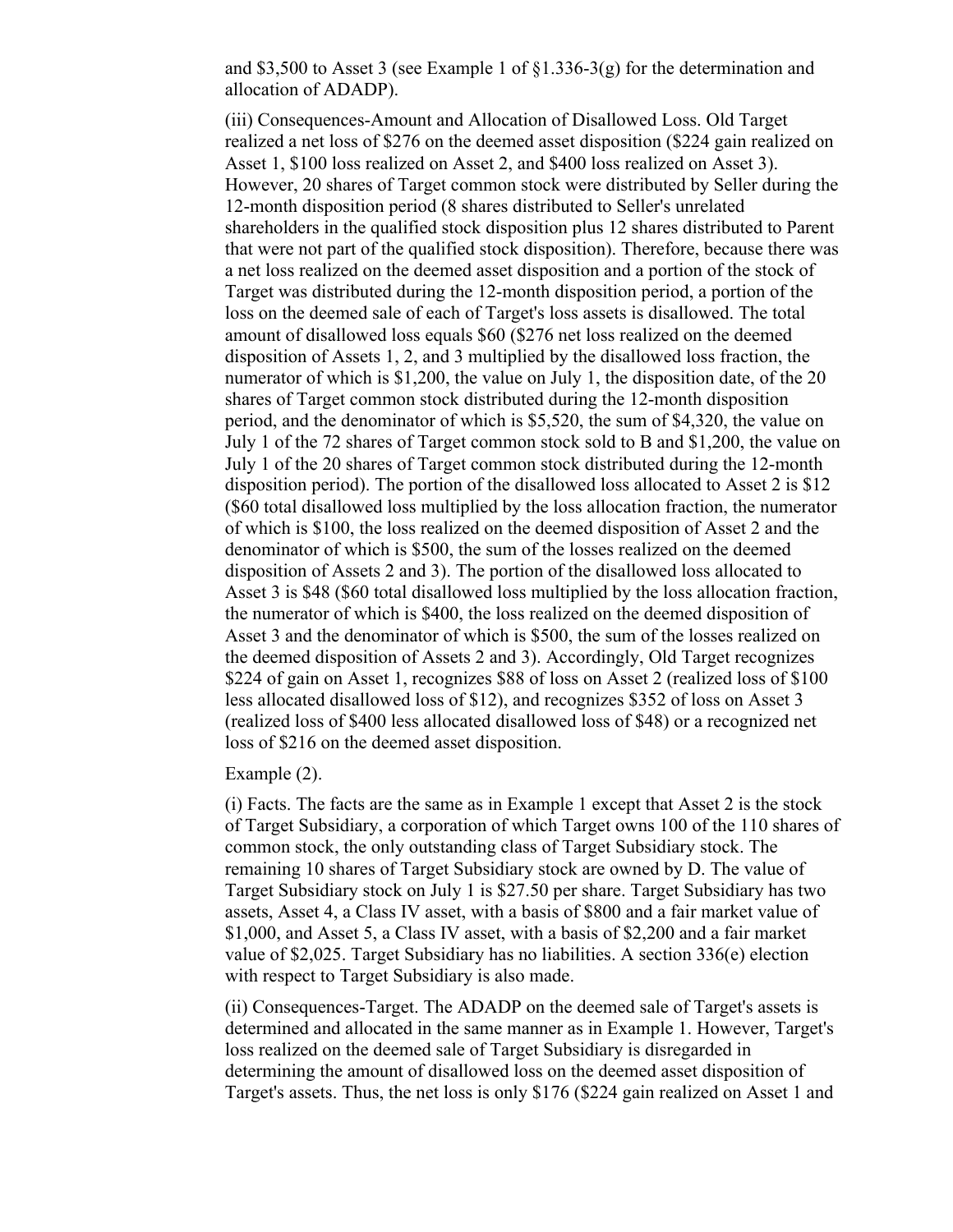\$400 loss realized on Asset 3), and the amount of disallowed loss equals \$38.26 (\$176 net loss multiplied by the disallowed loss fraction with respect to Target stock, \$1,200/\$5,520). The entire disallowed loss is allocated to Asset 3.

(iii) Consequences-Target Subsidiary. The deemed sale of the stock of Target Subsidiary is disregarded and instead Target Subsidiary is deemed to sell all of its assets to an unrelated person. The ADADP on the deemed asset disposition of Target Subsidiary is \$2,750, which is allocated \$909 to Asset 4 and \$1,841 to Asset 5 (see Example 2 of §1.336-3(g) for the determination and allocation of ADADP). Old Target Subsidiary realized \$109 of gain on Asset 4 and realized \$359 of loss on Asset 5 in the deemed asset disposition. Although Old Target Subsidiary realized a net loss of \$250 on the deemed asset disposition (\$109 gain on Asset 4 and \$359 loss on Asset 5), a portion of this net loss is disallowed because a portion of Target stock was distributed during the 12-month disposition period. For purposes of determining the amount of disallowed loss on the deemed sale of the assets of Target Subsidiary, the portion of the 100 shares of Target Subsidiary stock deemed sold by Target pursuant to the section 336 $(e)$  election for Target Subsidiary multiplied by the disallowed loss fraction with respect to Target stock is treated as having been distributed. Thus, for purposes of determining the amount of disallowed loss on the deemed asset disposition of Target Subsidiary's assets, 21.74 shares of Target Subsidiary stock (100 shares of Target Subsidiary stock owned by Target multiplied by the disallowed loss fraction with respect to Target stock, \$1,200/\$5,520) are treated as having been distributed by Target during the 12-month disposition period. The total amount of disallowed loss with respect to the deemed asset disposition of Target Subsidiary's assets equals \$54 (\$250 net loss realized on the deemed disposition of Assets 4 and 5 multiplied by the disallowed loss fraction with respect to Target Subsidiary, the numerator of which is \$598, the value on July 1, the disposition date, of the 21.74 shares of Target Subsidiary stock deemed distributed during the 12-month disposition period (21.74 shares x \$27.50) and the denominator of which is \$2,750 (the sum of \$2,152, the value on July 1 of the 78.26 shares of Target Subsidiary stock deemed sold in the qualified stock disposition pursuant to the section 336(e) election for Target Subsidiary (78.26 shares x \$27.50) and \$598, the value on July 1 of the 21.74 shares of Target Subsidiary stock deemed distributed during the 12 month disposition period)). (The 10 shares of Target Subsidiary owned by D are not part of the qualified stock disposition and therefore are not included in the denominator of the disallowed loss fraction.) All of the disallowed loss is allocated to Asset 5, the only loss asset. Accordingly, Old Target Subsidiary recognizes \$109 of gain on Asset 4 and recognizes \$305 of loss on Asset 5 (realized loss of \$359 less disallowed loss of \$54) or a net loss of \$196 on the deemed asset disposition.

#### Example (3).

(i) Facts. The facts are the same as in Example 2 except that on August 1 of Year 1, Target sells 50 of its shares of Target Subsidiary stock and distributes the remaining 50 shares.

(ii) Consequences. Because the 100 shares of Target Subsidiary stock that were sold and distributed on August 1 were deemed disposed of on July 1 in the deemed asset disposition of Target, the August 1 sale and distribution of Target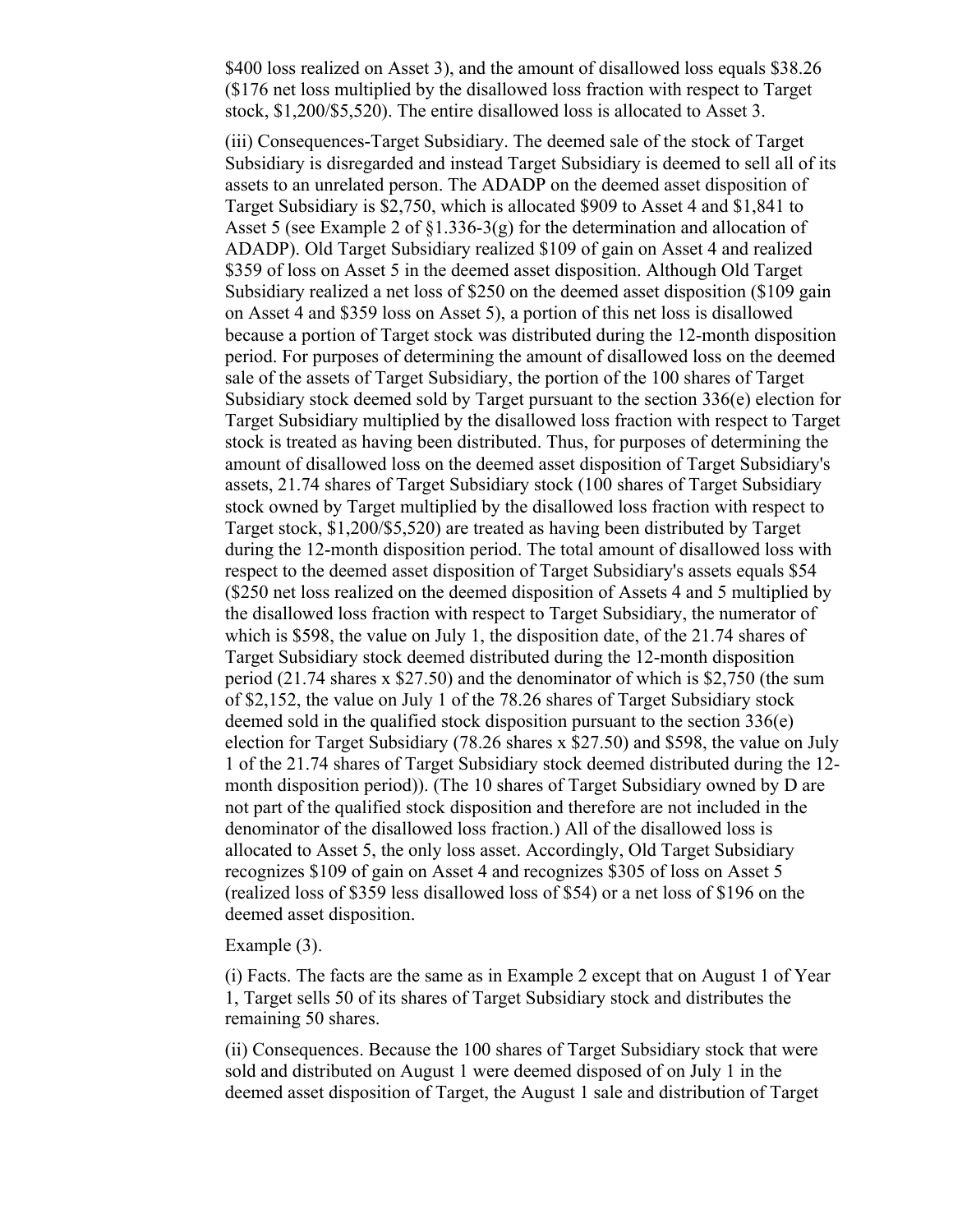Subsidiary stock are disregarded in determining the amount of disallowed loss. Accordingly, the consequences are the same as in Example 2.

(C) Tiered targets. In the case of parent-subsidiary chains of corporations making section 336(e) elections, the deemed asset disposition of a higher-tier subsidiary is considered to precede the deemed asset disposition of a lower-subsidiary.

(ii) New target-deemed purchase. New target is treated as acquiring all of its assets from an unrelated person in a single transaction at the close of the disposition date (but before the deemed liquidation) in exchange for an amount equal to the adjusted grossed-up basis (AGUB) as determined under §1.336-4. New target allocates the consideration deemed paid in the transaction in the same manner as new target would under §§1.338-6 and 1.338-7 in order to determine the basis in each of the purchased assets. If new target qualifies as a small business corporation within the meaning of section 1361(b) and wants to be an S corporation, a new election under section 1362(a) must be made. Notwithstanding paragraph (b)(1)(iii) of this section (deemed liquidation of old target), new target remains liable for the tax liabilities of old target (including the tax liability for the deemed disposition tax consequences). For example, new target remains liable for the tax liabilities of the members of any consolidated group that are attributable to taxable years in which those corporations and old target joined in the same consolidated return. See §1.1502-6(a).

(iii) Old target and seller-deemed liquidation.

(A) In general. If old target is an S corporation, S corporation shareholders (whether or not they sell or exchange their stock) take their pro rata share of the deemed disposition tax consequences into account under section 1366 and increase or decrease their basis in target stock under section 1367. Old target and seller (or S corporation shareholders) are treated as if, before the close of the disposition date, after the deemed asset disposition described in paragraph  $(b)(1)(i)(A)$  of this section, and while target is owned by seller or S corporation shareholders, old target transferred all of the consideration deemed received from new target in the deemed asset disposition to seller or S corporation shareholders, any S corporation election for old target terminated, and old target ceased to exist. The transfer from old target to seller or S corporation shareholders is characterized for Federal income tax purposes in the same manner as if the parties had actually engaged in the transactions deemed to occur because of this section and taking into account other transactions that actually occurred or are deemed to occur. For example, the transfer may be treated as a distribution in pursuance of a plan of reorganization, a distribution in complete cancellation or redemption of all of its stock, one of a series of distributions in complete cancellation or redemption of all of its stock in accordance with a plan of liquidation, or part of a circular flow of cash. In most cases, the transfer will be treated as a distribution in complete liquidation to which sections 331 or 332 and sections 336 or 337 apply.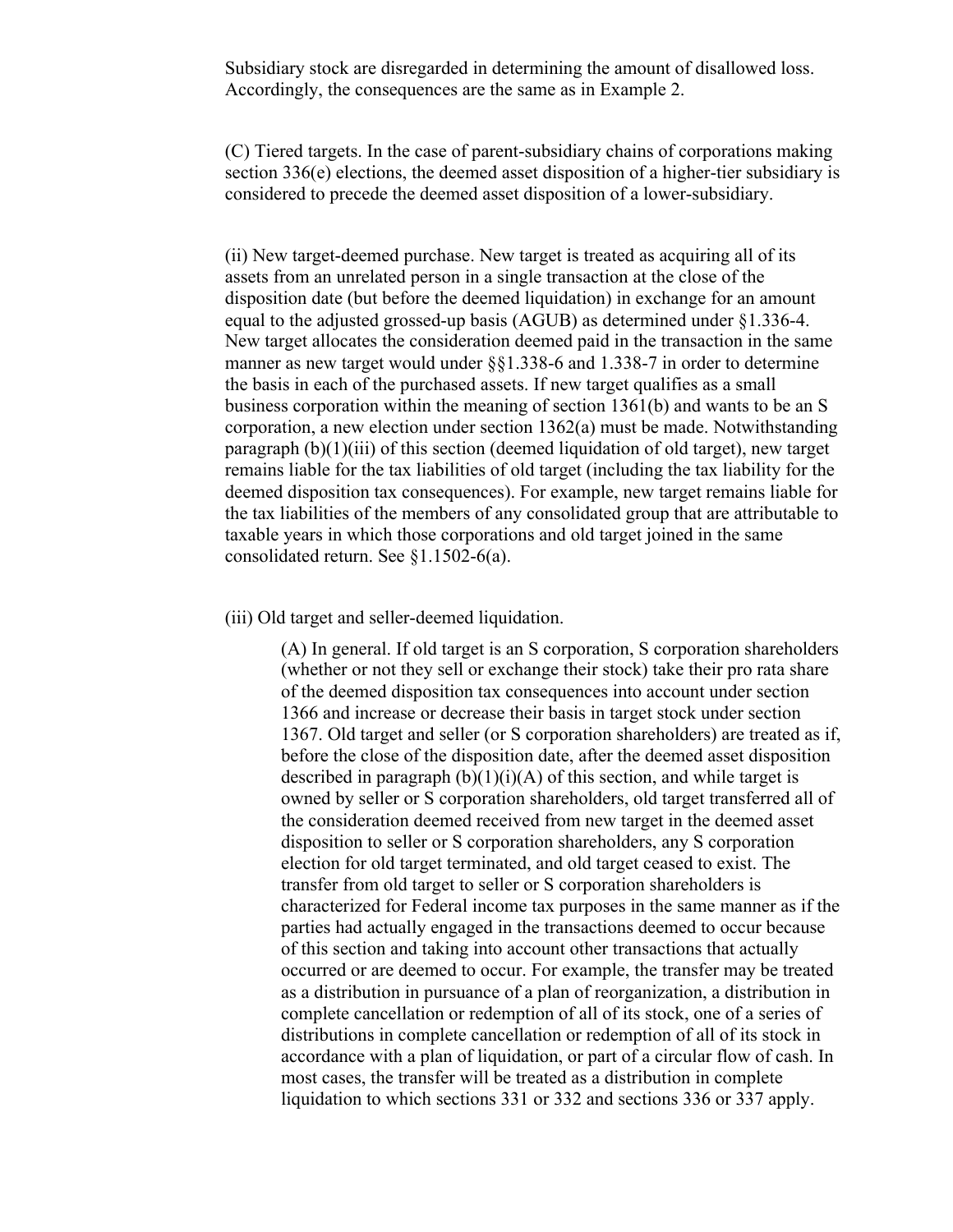(B) Tiered targets. In the case of parent-subsidiary chains of corporations making section 336(e) elections, the deemed liquidation of a lower-tier subsidiary corporation is considered to precede the deemed liquidation of a higher-tier subsidiary.

(iv) Seller-distribution of target stock. In the case of a distribution of target stock in a qualified stock disposition, seller (the distributor) is deemed to purchase from an unrelated person, on the disposition date, immediately after the deemed liquidation of old target, the amount of stock distributed in the qualified stock disposition (new target stock) and to have distributed such new target stock to its shareholders. Seller recognizes no gain or loss on the distribution of such stock.

(v) Seller-retention of target stock. If seller or an S corporation shareholder retains any target stock after the disposition date, seller or the S corporation shareholder is treated as purchasing the stock so retained from an unrelated person (new target stock) on the day after the disposition date for its fair market value. The holding period for the retained stock starts on the day after the disposition date. For purposes of this paragraph  $(b)(1)(v)$ , the fair market value of all of the target stock equals the grossed-up amount realized on the sale, exchange, or distribution of recently disposed stock of target (see §1.336-3(c)).

(2)Dispositions described in section  $355(d)(2)$  or (e)(2).

(i) Old target-deemed asset disposition.

 $(A)$  In general. This paragraph  $(b)(2)$  provides the Federal income tax consequences of a section 336(e) election made with respect to a qualified stock disposition resulting, in whole or in part, from a disposition described in section  $355(d)(2)$  or (e)(2). Old target is treated as selling its assets to an unrelated person in a single transaction at the close of the disposition date in exchange for the ADADP as determined under §1.336- 3. ADADP is allocated among the disposition date assets in the same manner as ADSP is allocated under §§1.338-6 and 1.338-7 in order to determine the amount realized from each of the sold assets. Old target realizes the deemed disposition tax consequences from the deemed asset disposition before the close of the disposition date while old target is owned by seller.

(1) Old target not deemed to liquidate. In general, unlike a section  $338(h)(10)$  election or a section  $336(e)$  election made with respect to a qualified stock disposition not described, in whole or in part, in section  $355(d)(2)$  or (e)(2), old target is not deemed to liquidate after the deemed asset disposition.

(2) Exception. If an election is made under  $\S1.1502-13(f)(5)(ii)(E)$ , then solely for purposes of  $\S1.1502-13(f)(5)(ii)(C)$ , immediately after the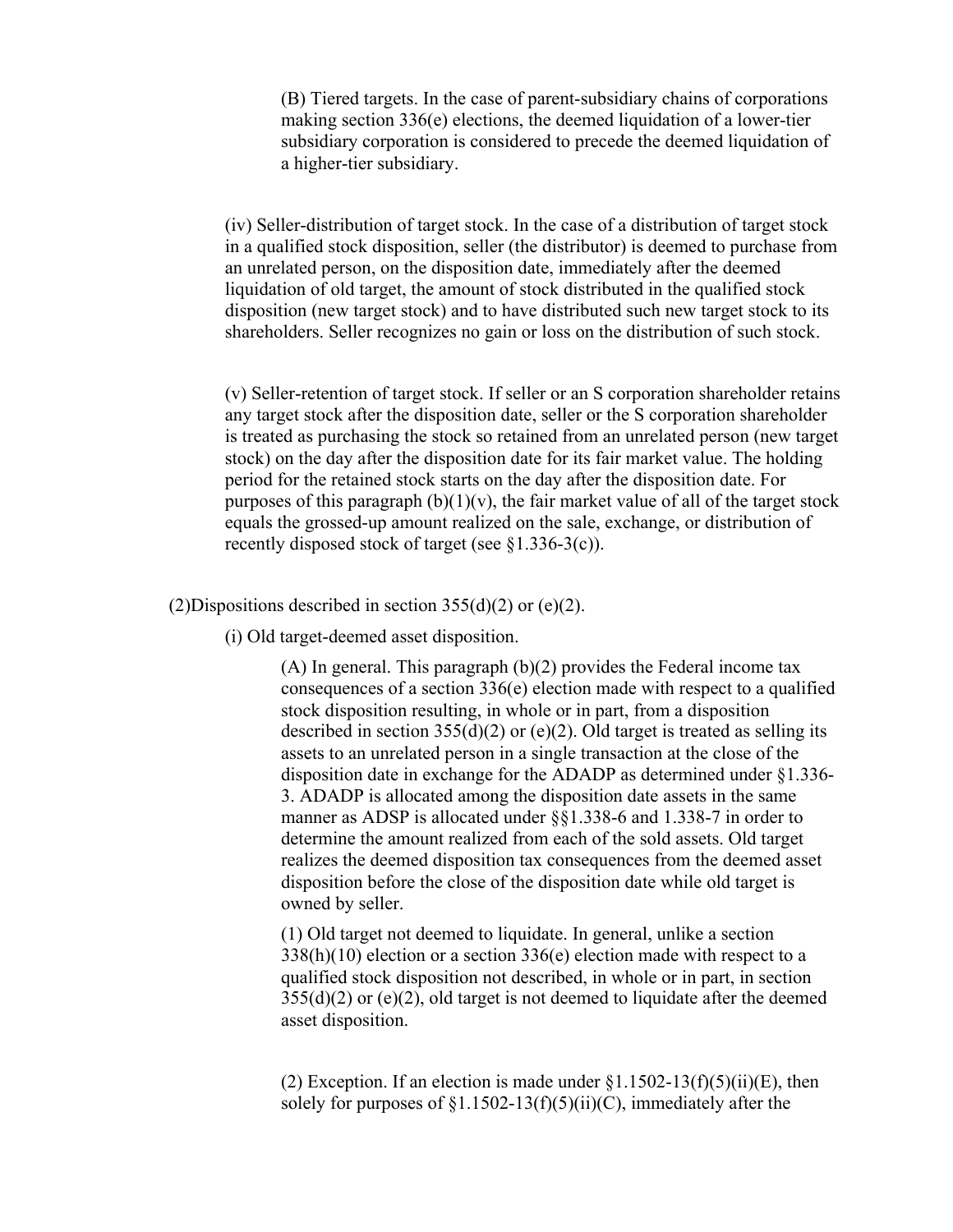deemed asset disposition of old target, old target is deemed to liquidate into seller.

#### (B) Gains and losses.

(1) Gains. Except as provided in  $\S$  1.338(h)(10)-1(d)(8) (regarding the installment method), old target shall recognize all of the gains realized on the deemed asset disposition.

(2) Losses.

(i) In general. Except as provided in paragraphs  $(b)(2)(i)(B)(2)(ii)$ , (iii), and (iv) of this section, old target shall recognize all of the losses realized on the deemed asset disposition.

(ii) Stock distributions. If target's losses realized on the deemed sale of all of its assets exceed target's gains realized (a net loss), the portion of such net loss attributable to a distribution of target stock during the 12-month disposition period is disallowed. The total amount of disallowed loss and the allocation of disallowed loss is determined in the manner provided in paragraphs  $(b)(2)(i)(B)(2)(iii)$  and (iv) of this section.

(iii) Amount and allocation of disallowed loss. The total disallowed loss pursuant to paragraph  $(b)(2)(i)(B)(2)(ii)$  of this section shall be determined by multiplying the net loss realized on the deemed asset disposition by the disallowed loss fraction. The numerator of the disallowed loss fraction is the value of target stock, determined on the disposition date, distributed by seller during the 12-month disposition period, whether or not a part of the qualified stock disposition (for example, stock distributed to a related person), and the denominator of the disallowed loss fraction is the sum of the value of target stock, determined on the disposition date, disposed of by sale or exchange in the qualified stock disposition during the 12-month disposition period and the value of target stock, determined on the disposition date, distributed by seller during the 12-month disposition period, whether or not a part of the qualified stock disposition. The amount of the disallowed loss allocated to each asset disposed of in the deemed asset disposition is determined by multiplying the total amount of the disallowed loss by the loss allocation fraction. The numerator of the loss allocation fraction is the amount of loss realized with respect to the asset and the denominator of the loss allocation fraction is the sum of the amount of losses realized with respect to each loss asset disposed of in the deemed asset disposition. To the extent old target's losses from the deemed asset disposition are not disallowed under this paragraph, such losses may be disallowed under other provisions of the Internal Revenue Code or general principles of tax law, in the same manner as if such assets were actually sold to an unrelated person.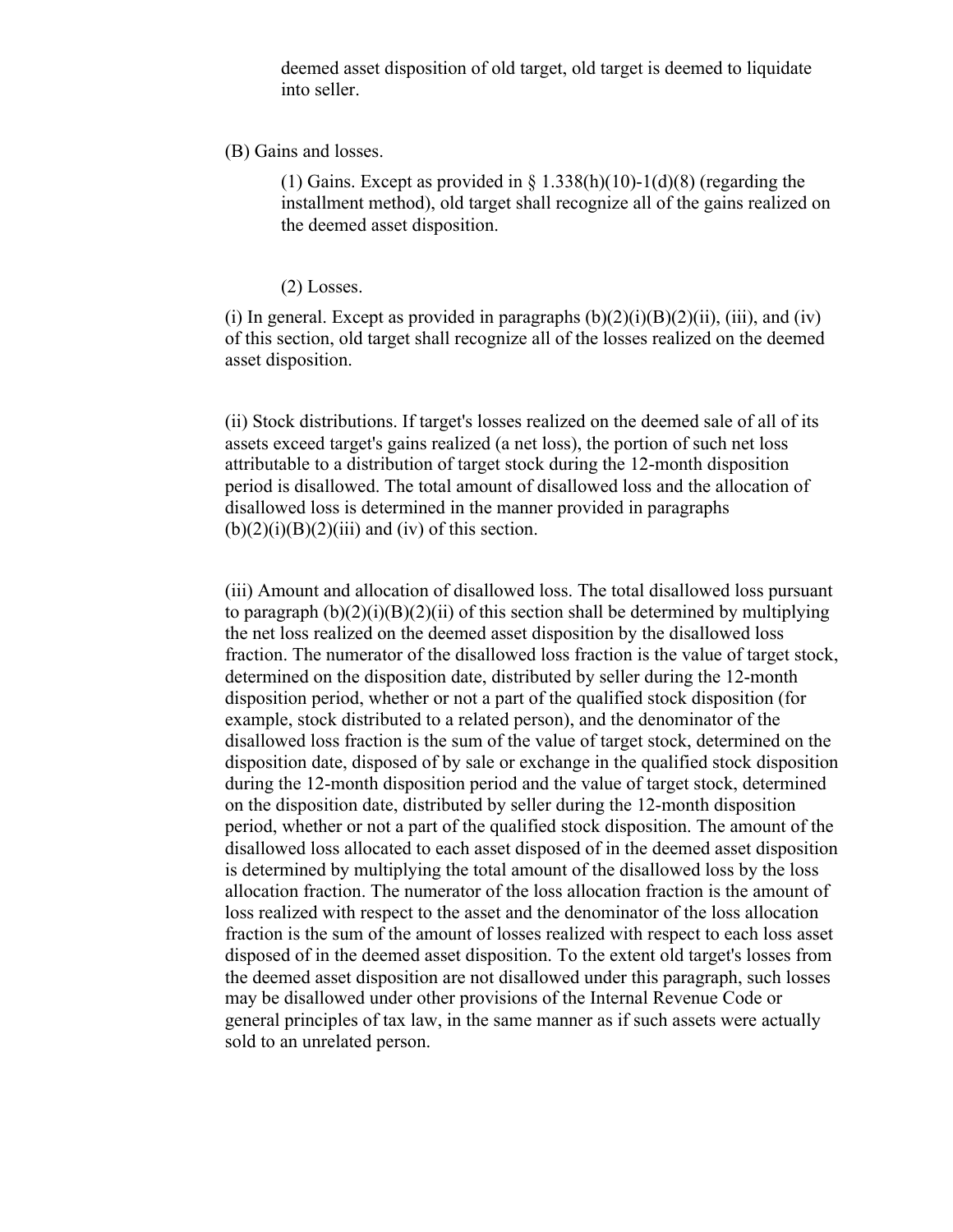(iv) Tiered targets. If an asset of target is the stock of a subsidiary corporation of target for which a section 336(e) election is made, any gain or loss realized on the deemed sale of the stock of the subsidiary corporation is disregarded in determining the amount of disallowed loss. For purposes of determining the amount of disallowed loss on the deemed asset disposition by a subsidiary of target for which a section 336(e) election is made, see paragraph  $(b)(1)(i)(B)(2)$  of this section.

(3) Examples. The following examples illustrate this paragraph  $(b)(2)(i)(B)$ .

## Example (1).

(i) Facts. Seller owns 90 of the 100 outstanding shares of Target common stock, the only class of Target stock outstanding. The remaining 10 shares of Target common stock are owned by C. On January 1 of Year 1, Seller sells 10 shares of Target common stock to D for \$910. On July 1, in an unrelated transaction, Seller distributes its remaining 80 shares of Target common stock to its unrelated shareholders in a distribution described in section  $355(d)(2)$  or (e)(2). On July 1, the value of Target common stock is \$100 per share. Target has three assets, Asset 1 with a basis of \$1,220, Asset 2 with a basis of \$3,675, and Asset 3 with a basis of \$5,725. Seller incurred no selling costs on the sale of the 10 shares of Target common stock to D. Target has no liabilities. A section 336(e) election is made.

(ii) Consequences. Because at least 80 percent of Target stock  $((10 + 80)/100)$ was disposed of (within the meaning of §1.336-1(b)(5)) by Seller during the 12 month disposition period, a qualified stock disposition occurred. July 1 of Year 1, the first day on which there was a qualified stock disposition with respect to Target, is the disposition date. Accordingly, pursuant to the section 336(e) election, for Federal income tax purposes, Target is treated as if, on July 1, it sold all of its assets to an unrelated person in exchange for the ADADP, \$9,900, as determined under § 1.336-3. Assume that the ADADP is allocated \$2,000 to Asset 1, \$3,300 to Asset 2, and \$4,600 to Asset 3 under §1.336-3. Old Target realized a net loss of \$720 on the deemed asset disposition (\$780 gain realized on Asset 1, \$375 loss realized on Asset 2, and \$1,125 loss realized on Asset 3). However, because a portion of Target stock was distributed during the 12-month disposition period and there was a net loss on the deemed asset disposition, a portion of the loss on each of the loss assets is disallowed. The total amount of disallowed loss equals \$640 (\$720 net loss realized on the deemed disposition of Assets 1, 2, and 3 multiplied by the disallowed loss fraction, the numerator of which is \$8,000, the value on July 1, the disposition date, of the 80 shares of Target common stock distributed by Seller during the 12-month disposition period, and the denominator of which is \$9,000, the sum of \$1,000, the value on July 1 of the 10 shares of Target common stock sold to D, and \$8,000, the value on July 1 of the 80 shares of Target common stock distributed by Seller during the 12-month disposition period). The portion of the disallowed loss allocated to Asset 2 is \$160 (\$640 total disallowed loss on the deemed asset disposition multiplied by the loss allocation fraction, the numerator of which is \$375, the loss realized on the deemed disposition of Asset 2, and the denominator of which is \$1,500, the sum of the losses realized on the deemed disposition of Assets 2 and 3). The portion of the disallowed loss allocated to Asset 3 is \$480 (\$640 total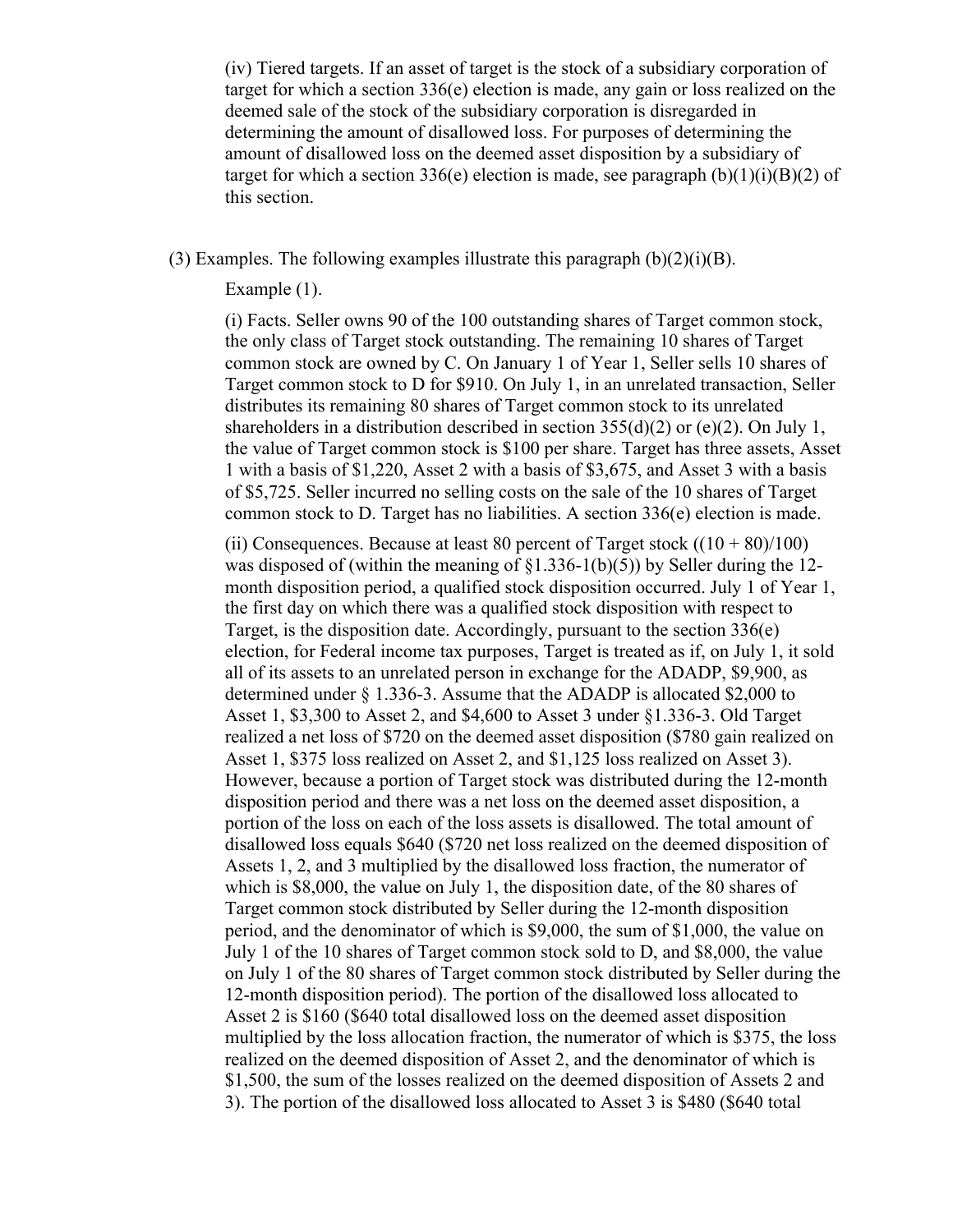disallowed loss on the deemed asset disposition multiplied by the loss allocation fraction, the numerator of which is \$1,125, the loss realized on the deemed disposition of Asset 3, and the denominator of which is \$1,500, the sum of the losses realized on the deemed disposition of Assets 2 and 3). Accordingly, Old Target recognizes \$780 of gain on Asset 1, recognizes \$215 of loss on Asset 2 (realized loss of \$375 less allocated disallowed loss of \$160), and recognizes \$645 of loss on Asset 3 (realized loss of \$1,125 less allocated disallowed loss of \$480) or a recognized net loss of \$80 on the deemed asset disposition.

## Example (2).

(i) Facts. The facts are the same as in Example 1 except that Asset 2 is 100 shares of common stock of Target Subsidiary, a wholly-owned subsidiary of Target. The value of Target Subsidiary common stock on July 1 is \$40 per share. Target Subsidiary has two assets, Asset 4 with a basis of \$500 and Asset 5 with a basis of \$3,000. Target Subsidiary has no liabilities. A section 336(e) election is also made with respect to Target Subsidiary.

(ii) Consequences-Target. The ADADP on the deemed sale of Target's assets is determined and allocated in the same manner as in Example 1. However, Old Target's loss realized on the deemed sale of Target Subsidiary is disregarded in determining the amount of the disallowed loss on the deemed asset disposition of Old Target's assets. Thus, the realized net loss is only \$345 (\$780 gain on Asset 1 and \$1,125 loss on Asset 3), and the amount of disallowed loss equals \$307, the \$345 realized net loss multiplied by the disallowed loss fraction with respect to Target stock, \$8,000/\$9,000. The entire disallowed loss is allocated to Asset 3. Accordingly, Old Target recognizes \$780 of gain on Asset 1 and recognizes \$818 of loss on Asset 3 (realized loss of \$1,125 less allocated disallowed loss of \$307) or a recognized net loss of \$38 on the deemed asset disposition.

(iii) Consequences-Target Subsidiary. Because the deemed sale of Target Subsidiary is not a transaction described in section  $355(d)(2)$  or (e)(2), the tax consequences of the deemed sale of Target Subsidiary are determined under paragraph  $(b)(1)$  of this section and not this paragraph  $(b)(2)$ . The deemed sale of the stock of Target Subsidiary is disregarded and instead Target Subsidiary is deemed to sell all of its assets to an unrelated person. The ADADP on the deemed asset disposition of Target Subsidiary as determined under §1.336-3 is \$3,300. Assume that the ADADP is allocated \$900 to Asset 4 and \$2,400 to Asset 5 under §1.336-3. Old Target Subsidiary realized a net loss of \$200 on the deemed asset disposition (\$400 gain realized on Asset 4 and \$600 loss realized on Asset 5). However, because a portion of Target stock was distributed during the 12-month disposition period, for purposes of determining the amount of disallowed loss on the deemed sale of the assets of Target Subsidiary, the portion of the 100 shares of Target Subsidiary stock deemed sold pursuant to the section 336(e) election for Target Subsidiary multiplied by the disallowed loss fraction with respect to Target stock are treated as having been distributed. Thus, for purposes of determining the amount of disallowed loss on the deemed asset disposition of Target Subsidiary's assets, 88.89 shares of Target Subsidiary common stock (100 shares owned by Target multiplied by the disallowed loss fraction with respect to Target stock, \$8,000/\$9,000) are treated as distributed during the 12-month disposition period. The total amount of disallowed loss with respect to the deemed asset disposition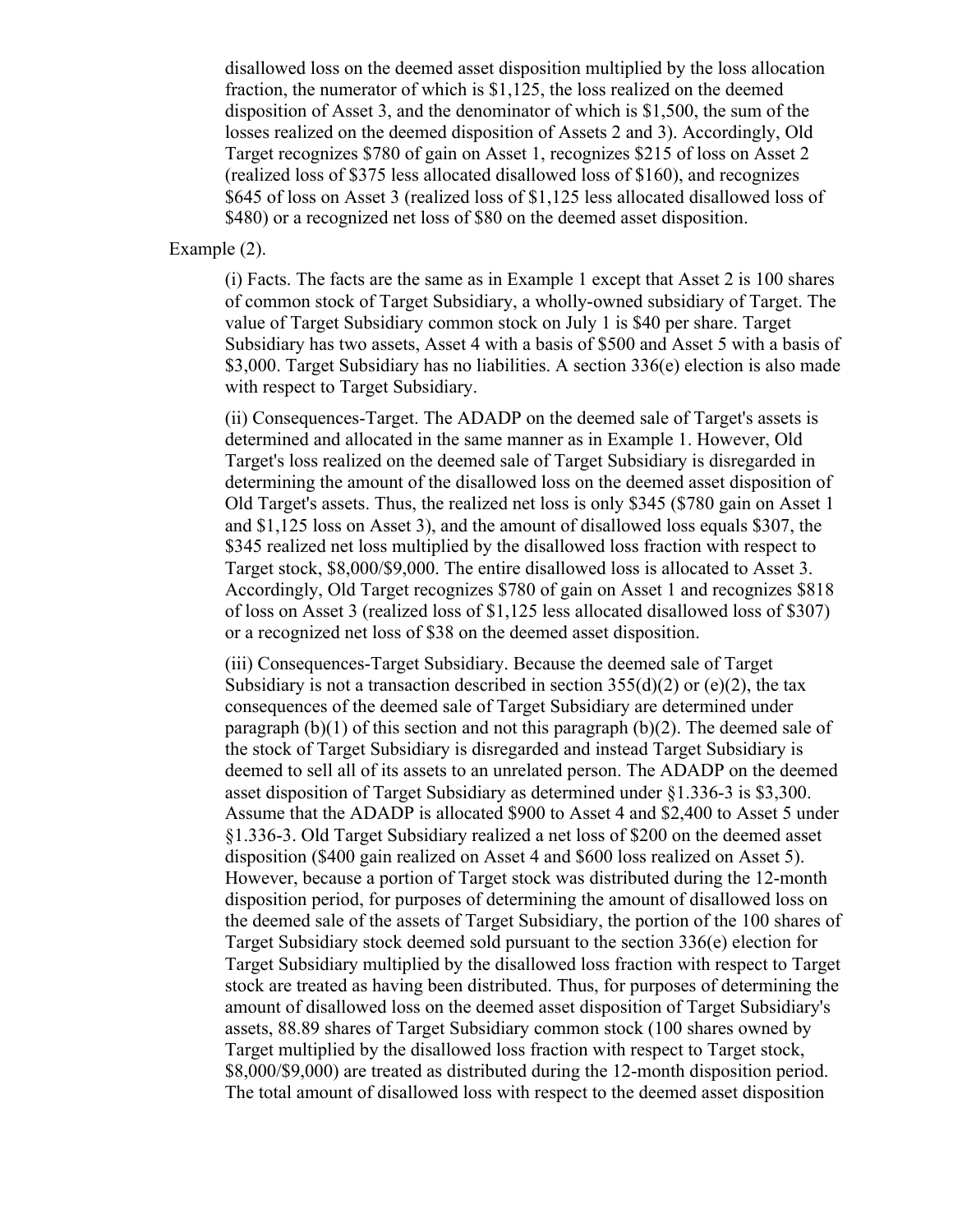of Target Subsidiary's assets equals \$177.78 (\$200 net loss realized on the deemed disposition of Assets 4 and 5 multiplied by the disallowed loss fraction with respect to Target Subsidiary, the numerator of which is \$3,556, the value on July 1, the disposition date, of the 88.89 shares of Target Subsidiary common stock deemed distributed during the 12-month disposition period (88.89 shares x \$40) and the denominator of which is \$4,000 (the sum of \$444, the value on July 1 of the 11.11 shares of Target Subsidiary common stock deemed sold in the qualified stock disposition pursuant to the section 336(e) election for Target Subsidiary (11.11 shares x \$40) and \$3,556, the value on July 1 of the 88.89 shares of Target Subsidiary common stock deemed distributed during the 12 month disposition period)). All of the disallowed loss is allocated to Asset 5, the only loss asset. Accordingly, Old Target Subsidiary recognizes \$400 of gain on Asset 4 and recognizes \$422.22 of loss on Asset 5 (realized loss of \$600 less allocated disallowed loss of \$177.78) or a recognized net loss of \$22.22 on the deemed asset disposition.

(C) Tiered targets. In the case of parent-subsidiary chains of corporations making section 336(e) elections, the deemed asset disposition of a higher-tier subsidiary is considered to precede the deemed asset disposition of a lower-tier subsidiary.

#### (ii) Old target-deemed purchase.

(A) In general. Immediately after the deemed asset disposition described in paragraph  $(b)(2)(i)(A)$  of this section, old target is treated as acquiring all of its assets from an unrelated person in a single, separate transaction at the close of the disposition date (but before the distribution described in paragraph  $(b)(2)(iii)(A)$ of this section) in exchange for an amount equal to the AGUB as determined under §1.336-4. Old target allocates the consideration deemed paid in the transaction in the same manner as new target would under §§1.338-6 and 1.338-7 in order to determine the basis in each of the purchased assets.

(B) Tiered targets. In the case of parent-subsidiary chains of corporations making section 336(e) elections with respect to a qualified stock disposition described, in whole or in part, in section 355(d)(2) or (e)(2), old target's deemed purchase of all its assets is considered to precede the deemed asset disposition of a lower-tier subsidiary.

(C) Application of section 197(f)(9), section 1091, and other provisions to old target. Solely for purposes of section 197(f)(9), section 1091, and any other provision designated in the Internal Revenue Bulletin by the Internal Revenue Service (see  $\S 601.601(d)(2)(ii)$  of this chapter), old target, in its capacity as seller of assets in the deemed asset disposition described in paragraph  $(b)(2)(i)(A)$  of this section, shall be treated as a separate and distinct taxpayer from, and unrelated to, old target in its capacity as acquirer of assets in the deemed purchase described in paragraph  $(b)(2)(ii)(A)$  of this section and for subsequent periods.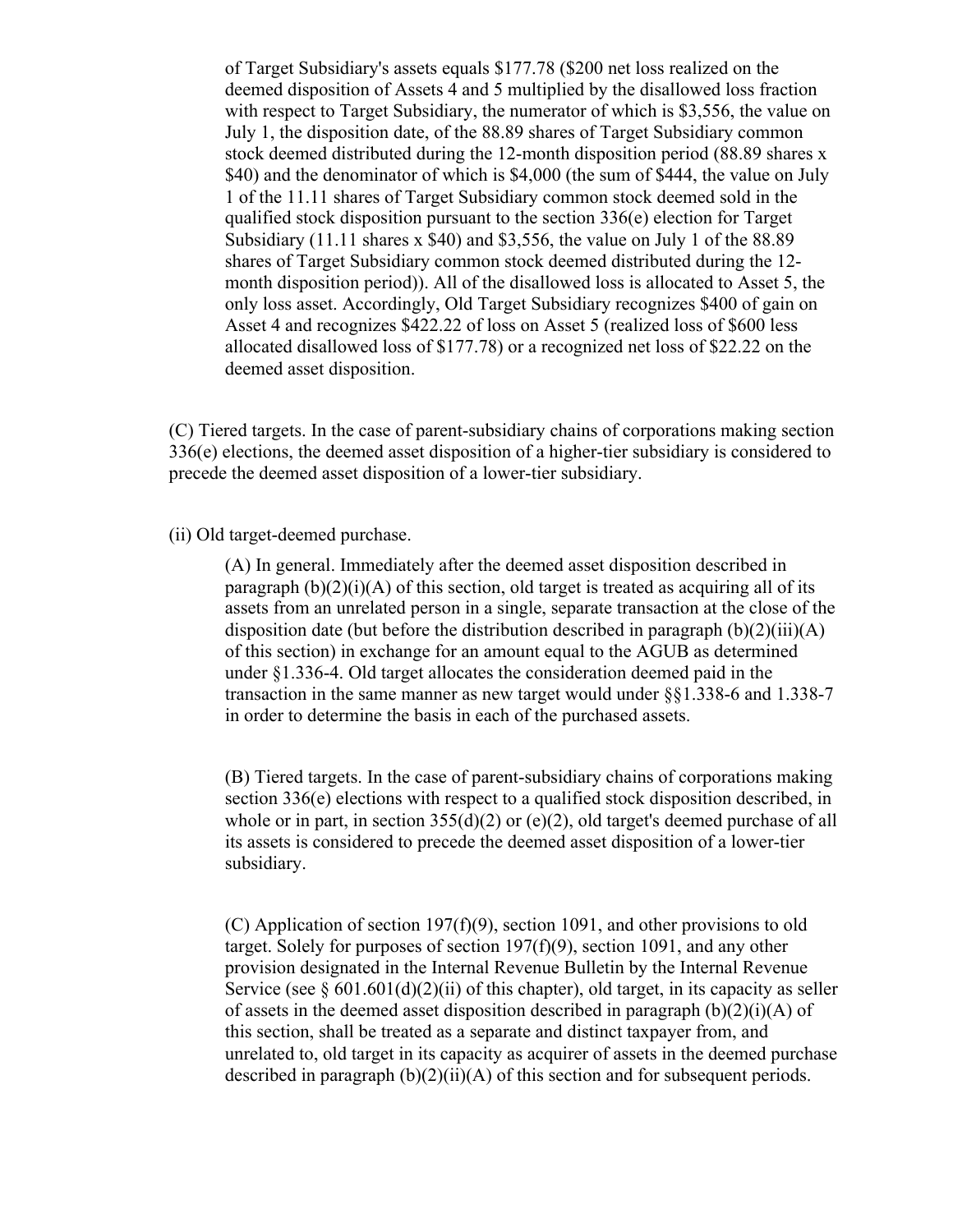(iii) Seller-distribution of target stock.

(A) In general. Immediately after old target's deemed purchase of its assets described in paragraph  $(b)(2)(ii)$  of this section, seller is treated as distributing the stock of old target actually distributed to its shareholders in the qualified stock disposition. No gain or loss is recognized by seller on the distribution. Additionally, if stock of target is sold, exchanged, or distributed outside of the section 355 transaction but still as part of a qualified stock disposition described, in whole or in part, in section  $355(d)(2)$  or (e)(2), no gain or loss is recognized by seller on such sale, exchange, or distribution.

(B) Tiered targets. In the case of parent-subsidiary chains of corporations making section 336(e) elections with respect to a qualified stock disposition described, in whole or in part, in section  $355(d)(2)$  or (e)(2), the Federal income tax consequences of the section 336(e) election for a subsidiary of target shall be determined under paragraph (b)(1) of this section unless the stock of the subsidiary of target is actually disposed of in a qualified stock disposition described, in whole or in part, in section  $355(d)(2)$  or (e)(2). The deemed liquidation of a lower-tier subsidiary pursuant to paragraph  $(b)(1)(iii)$  of this section is considered to precede the deemed liquidation of a higher-tier subsidiary. The deemed liquidation of the highest tier subsidiary of target is considered to precede the distribution of old target stock described in paragraph (b)(2)(iii)(A) of this section.

(iv) Seller-retention of target stock. If seller retains any target stock after the disposition date, seller is treated as having disposed of the old target stock so retained, on the disposition date, in a transaction in which no gain or loss is recognized, and then, on the day after the disposition date, purchasing the stock so retained from an unrelated person for its fair market value. The holding period for the retained stock starts on the day after the disposition date. For purposes of this paragraph  $(b)(2)(iv)$ , the fair market value of all of the target stock equals the grossed-up amount realized on the sale, exchange, or distribution of recently disposed stock of target (see §1.336-3(c)).

(v) Qualification under section 355. Old target's deemed sale of all its assets to an unrelated person and old target's deemed purchase of all its assets from an unrelated person will not cause the distribution of old target to fail to satisfy the requirements of section 355. Similarly, any deemed transactions under paragraph  $(b)(1)$  or  $(b)(2)$  of this section that a subsidiary of target is treated as engaging in will not cause the distribution of old target to fail to satisfy the requirements of section 355. For purposes of applying section 355(a)(1)(D), seller is treated as having disposed of any stock disposed of in the qualified stock disposition on the date seller actually sold, exchanged, or distributed such stock. Further, seller's deemed disposition of retained old target stock under paragraph  $(b)(2)(iv)$  of this section is disregarded for purposes of applying section 355(a)(1)(D).

(vi) Earnings and profits. The earnings and profits of seller and target shall be determined pursuant to §1.312-10 and, if applicable, §1.1502-33(e). For this purpose, target will not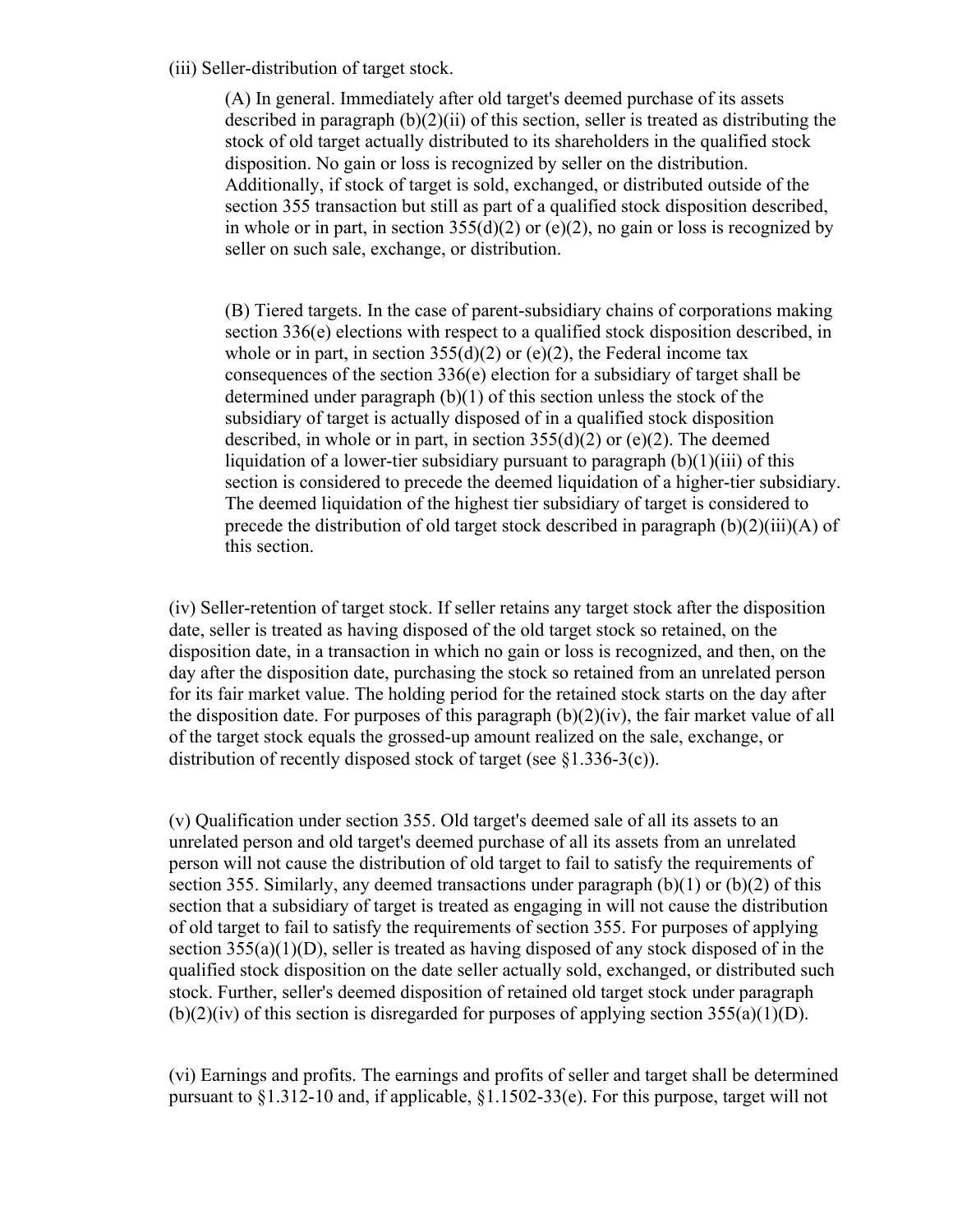be treated as a newly created controlled corporation and any increase or decrease in target's earnings and profits pursuant to the deemed asset disposition will increase or decrease, as the case may be, target's earnings and profits immediately before the allocation described in §1.312-10.

(c)Purchaser. Generally, the making of a section 336(e) election will not affect the Federal income tax consequences to which purchaser would have been subject with respect to the acquisition of target stock if a section 336(e) election was not made. Thus, notwithstanding §§1.336-2(b)(1)(i)(A), 1.336-2(b)(1)(iv), and 1.336-2(b)(2)(iii)(A), purchaser will still be treated as having purchased, received in an exchange, or received in a distribution, the stock of target so acquired on the date actually acquired. However, see section  $1223(1)(B)$  with respect to the holding period for stock acquired pursuant to a distribution qualifying under section 355 (or so much of section 356 that relates to section 355). The Federal income tax consequences of the deemed asset disposition and liquidation of target may affect purchaser's consequences. For example, if seller distributes the stock of target to its shareholders in a qualified stock disposition for which a section  $336(e)$  election is made, any increase in seller's earnings and profits as a result of old target's deemed asset disposition and liquidation into seller may increase the amount of a distribution to the shareholders constituting a dividend under section  $301(c)(1)$ .

(d)Minority shareholders.

(1)In general. This paragraph (d) describes the treatment of shareholders of old target other than seller, a member of seller's consolidated group, and S corporation shareholders (whether or not they sell or exchange their stock of target). A shareholder to which this paragraph (d) applies is referred to as a minority shareholder.

(2)Sale, exchange, or distribution of target stock by a minority shareholder. A minority shareholder recognizes gain or loss (as permitted under the general principles of tax law) on its sale, exchange, or distribution of target stock.

(3)Retention of target stock by a minority shareholder. A minority shareholder who retains its target stock does not recognize gain or loss under this section with respect to its shares of target stock. The minority shareholder's basis and holding period for that target stock are not affected by the section 336(e) election. Notwithstanding this treatment of the minority shareholder, if a section 336(e) election is made, target will still be treated as disposing of all of its assets in the deemed asset disposition.

(e)Treatment consistent with an actual asset disposition. Except as otherwise provided, no provision in this section shall produce a Federal income tax result under subtitle A of the Internal Revenue Code that would not occur if the parties had actually engaged in the transactions deemed to occur because of this section, taking into account other transactions that actually occurred or are deemed to occur. See §1.338-1(a)(2) regarding the application of other rules of law.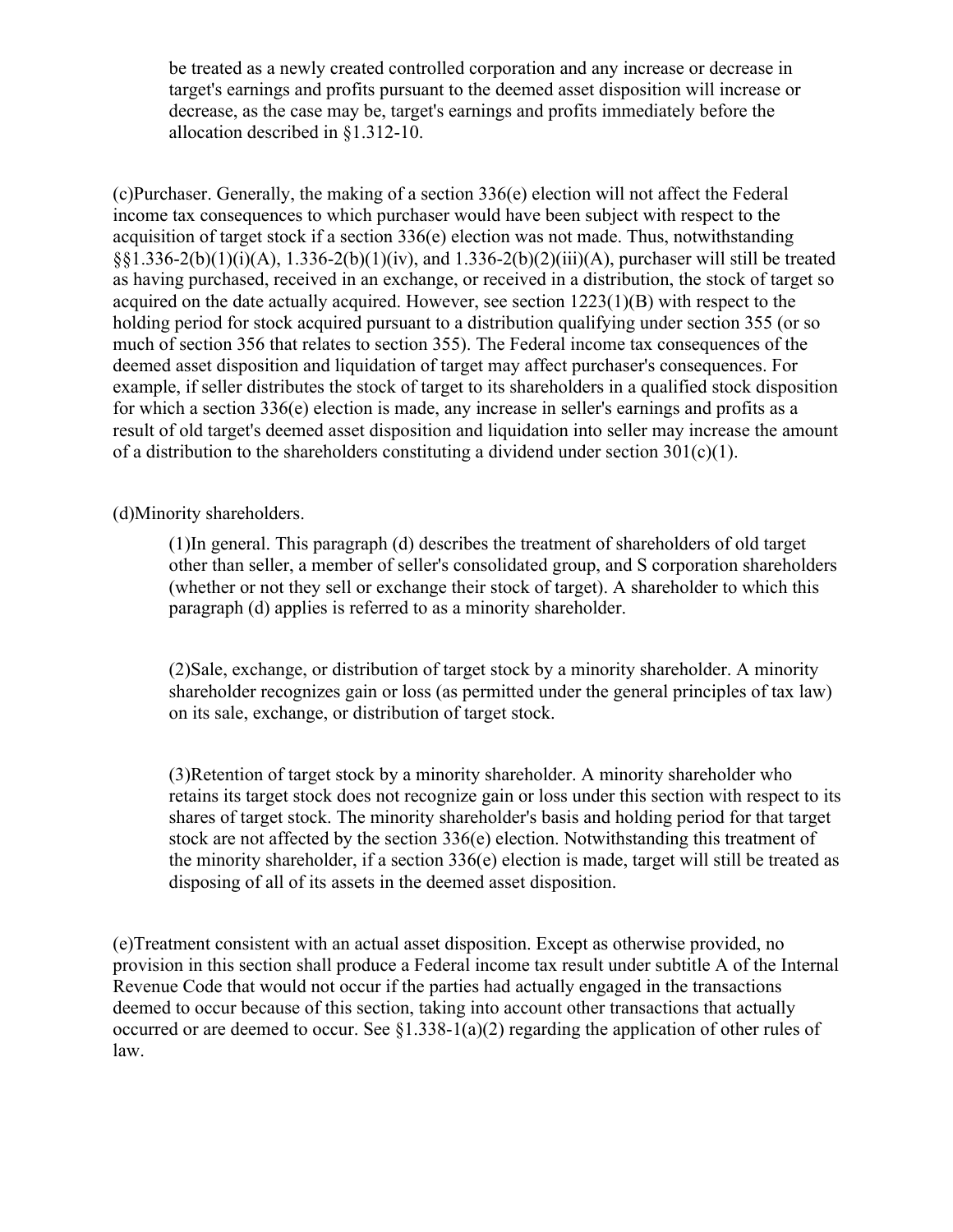(f)Treatment of target under other provisions of the Internal Revenue Code. The provisions §1.338-1(b) apply with respect to the treatment of new target after a section 336(e) election, treating any reference to section 338 or 338(h)(10) as a reference to section 336(e).

# (g)Special rules.

(1)Target as two corporations. Although target is a single corporation under corporate law, if a section 336(e) election is made, then, except with respect to a distribution described in section 355(d)(2) or (e)(2) and as provided in  $\S1.338-1(b)(2)$ , two separate corporations, old target and new target, generally are considered to exist for purposes of subtitle A of the Internal Revenue Code.

(2)Treatment of members of a consolidated group. For purposes of §§1.336-1 through 1.336-5, all members of seller's consolidated group are treated as a single seller, regardless of which member or members actually dispose of any stock. Accordingly, any dispositions of stock made by members of the same consolidated group shall be treated as made by one corporation, and any stock owned by members of the same consolidated group and not disposed of will be treated as stock retained by seller.

## (3)International provisions.

(i) Source and foreign tax credit. The principles of section 338(h)(16) apply to section 336(e) elections for targets with foreign operations to ensure that the source and foreign tax credit limitation are properly determined.

## (ii) Allocation of foreign taxes.

(A) General rule. Except as provided in paragraph  $(g)(3)(ii)(B)$  of this section, if a section 336(e) election is made for target and target's taxable year under foreign law (if any) does not close at the end of the disposition date, foreign tax paid or accrued by new target with respect to such foreign taxable year is allocated between old target and new target. If there is more than one section 336(e) election with respect to target during target's foreign taxable year, foreign tax paid or accrued with respect to that foreign taxable year is allocated among all old targets and new targets. The allocation is made based on the respective portions of the taxable income (as determined under foreign law) for the foreign taxable year that are attributable under the principles of  $\S$  1.1502-76(b) to the period of existence of each old target and new target during the foreign taxable year.

(B) Taxes imposed on partnerships and disregarded entities. If a section 336(e) election is made for target and target holds an interest in a disregarded entity or partnership, the rules of  $\S1.901-2(f)(4)$  apply to determine the person who is considered for U.S. Federal income tax purposes to pay foreign tax imposed at the entity level on the income of the disregarded entity or partnership.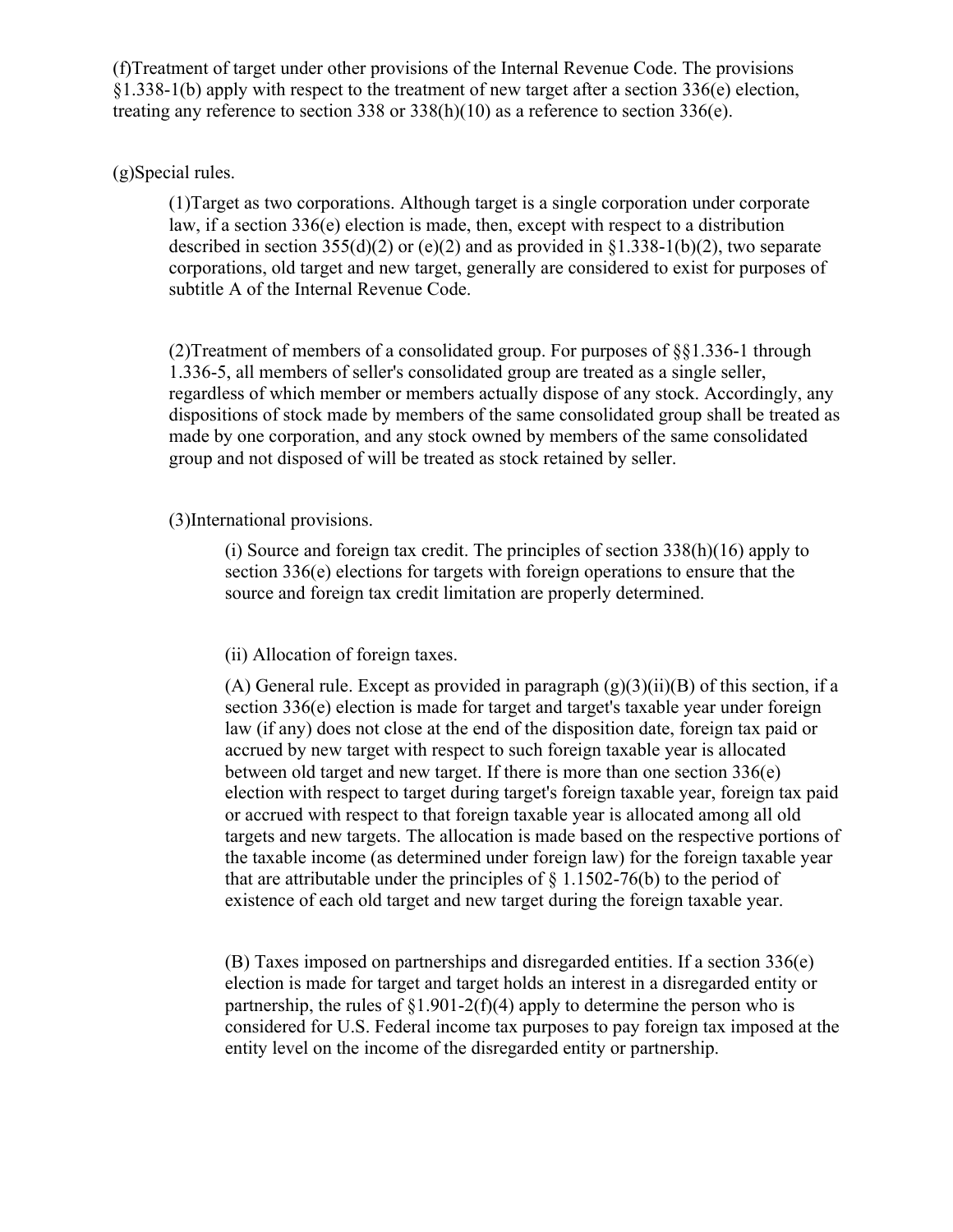(iii) Disallowance of foreign tax credits under section  $901$ (m). For rules that may apply to disallow foreign tax credits with respect to income not subject to United States taxation by reason of a covered asset acquisition, see section 901(m).

(h)Making the section 336(e) election.

(1)Consolidated group. If seller(s) and target are members of the same consolidated group, a section 336(e) election is made by completing the following requirements:

(i) Seller(s) and target must enter into a written, binding agreement, on or before the due date (including extensions) of the consolidated group's consolidated Federal income tax return for the taxable year that includes the disposition date, to make a section 336(e) election;

(ii) The common parent of the consolidated group must retain a copy of the written agreement;

(iii) The common parent of the consolidated group must attach the section 336(e) election statement, described in paragraphs (h)(5) and (6) of this section, to the group's timely filed (including extensions) consolidated Federal income tax return for the taxable year that includes the disposition date; and

(iv) The common parent of the consolidated group must provide a copy of the section 336(e) election statement to target on or before the due date (including extensions) of the consolidated group's consolidated Federal income tax return.

(2)Non-consolidated/non-S corporation target. If target is neither a member of the same consolidated group as seller nor an S corporation, a section 336(e) election is made by completing the following requirements:

(i) Seller and target must enter into a written, binding agreement, on or before the due date (including extensions) of seller's or target's Federal income tax return for the taxable year that includes the disposition date, whichever is earlier, to make a section 336(e) election;

(ii) Seller and target each must retain a copy of the written agreement; and

(iii) Seller and target each must attach the section 336(e) election statement, described in paragraphs (h)(5) and (6) of this section, to its timely filed (including extensions) Federal income tax return for the taxable year that includes the disposition date. However, seller's section 336(e) election statement may disregard paragraph  $(h)(6)(xii)$  of this section (concerning a gain recognition election).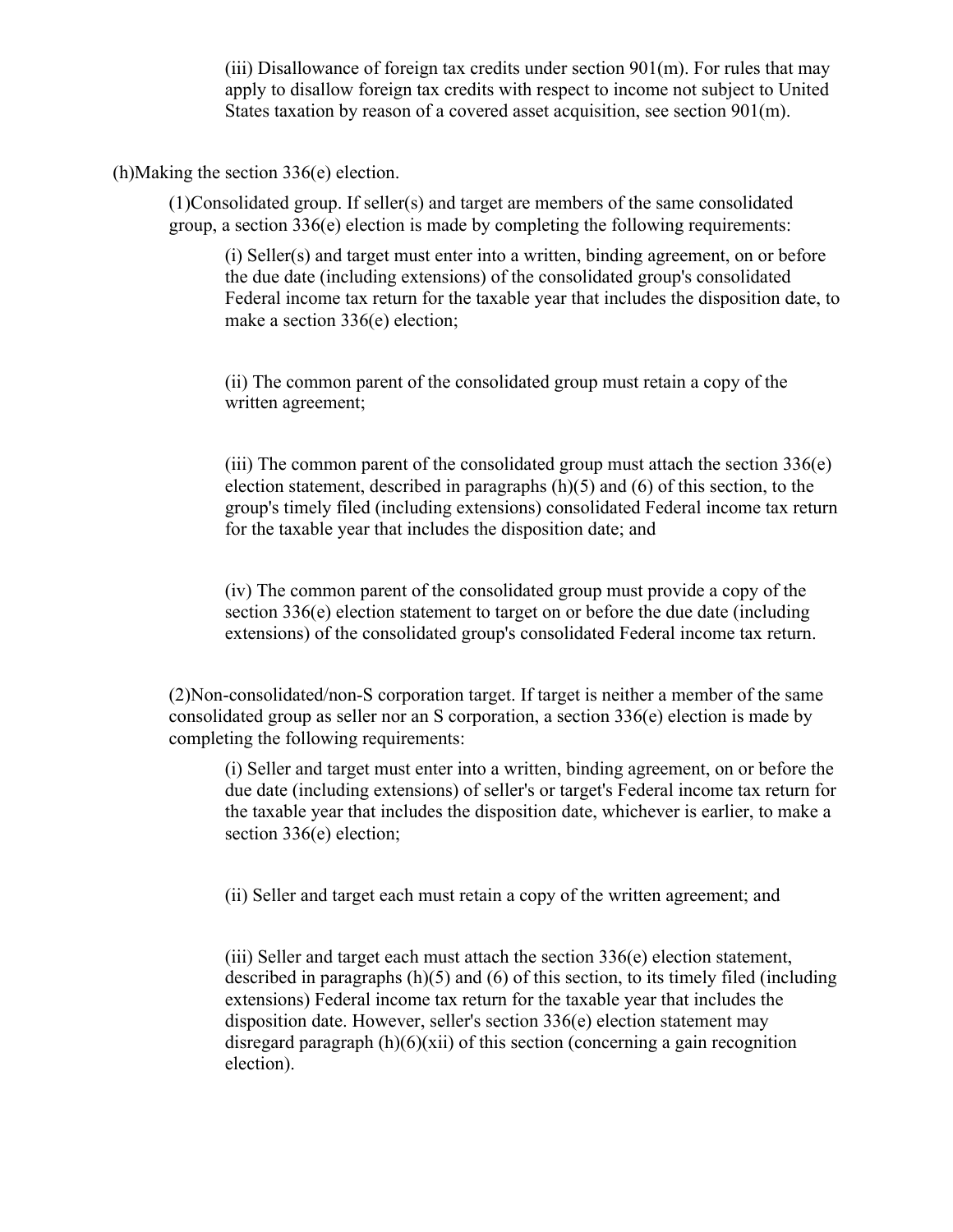(3)S corporation target. A section 336(e) election for an S corporation target is made by completing the following requirements:

(i) All of the S corporation shareholders, including those who do not dispose of any stock in the qualified stock disposition, and the S corporation target must enter into a written, binding agreement, on or before the due date (including extensions) of the Federal income tax return of the S corporation target for the taxable year that includes the disposition date, to make a section 336(e) election;

(ii) S corporation target must retain a copy of the written agreement; and

(iii) S corporation target must attach the section 336(e) election statement, described in paragraphs (h)(5) and (6) of this section, to its timely filed (including extensions) Federal income tax return for the taxable year that includes the disposition date.

(4)Tiered targets. In the case of parent-subsidiary chains of corporations making section 336(e) elections, in order to make a section 336(e) election for a lower-tier target (target subsidiary), the requirements described in paragraph  $(h)(1)$  or  $(h)(2)$ , of this section, whichever is applicable to the qualified stock disposition of target subsidiary, must be satisfied. The written agreement described in paragraph  $(h)(1)$  or  $(h)(2)$  of this section for the section 336(e) election with respect to target subsidiary may be either a separate written agreement between target subsidiary and the corporation deemed to dispose of the stock of target subsidiary or may be included in the written agreement between seller(s) (or the S corporation shareholders) and target.

(5)Section 336(e) election statement.

(i) In general. The section 336(e) election statement must be entitled "THIS IS AN ELECTION UNDER SECTION 336(e) TO TREAT THE DISPOSITION OF THE STOCK OF [insert name and employer identification number of target] AS A DEEMED SALE OF SUCH CORPORATION'S ASSETS." The section 336(e) election statement must include the information described in paragraph (h)(6) of this section. The relevant information for each S corporation shareholder and, notwithstanding paragraph  $(g)(2)$  of this section, each consolidated group member that disposes of or retains target stock must be set forth individually, not in the aggregate.

(ii) Target subsidiaries. In the case of a section 336(e) election for a target subsidiary, a separate statement must be filed for each target subsidiary. In preparing the section 336(e) election statement with respect to a target subsidiary, any reference to seller in paragraph  $(h)(6)$  of this section should be considered a reference to the corporation deemed to dispose of the stock of the target subsidiary and any reference to target in paragraphs  $(h)(5)(i)$  and  $(h)(6)$  of this section should be considered a reference to the target subsidiary.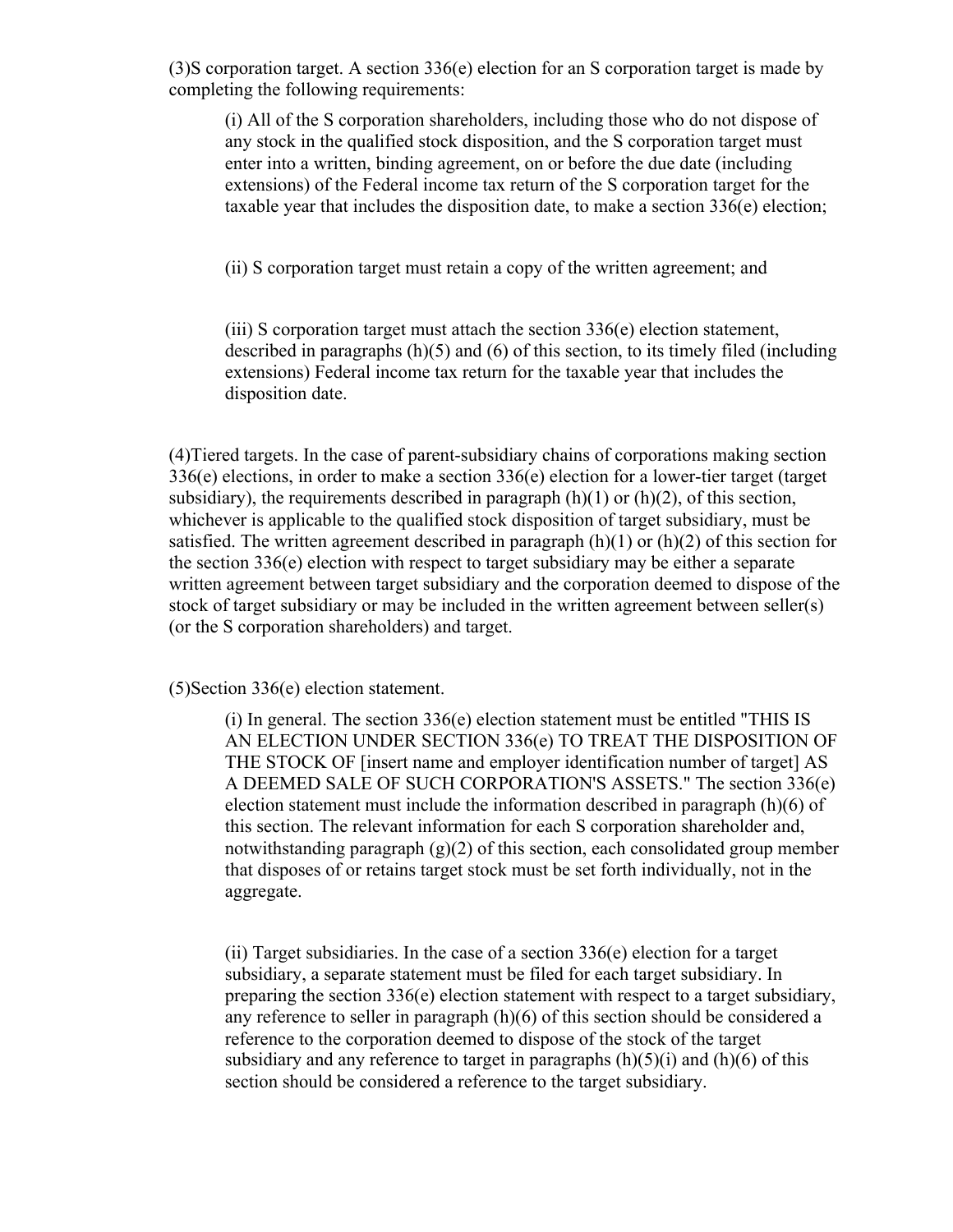

 $(6)$ Contents of section 336(e) election statement. The section 336(e) election statement must include:

(i) The name, address, taxpayer identifying number (TIN), taxable year, and state of incorporation (if any) of the seller(s) or the S corporation shareholder(s);

(ii) The name, address, employer identification number (EIN), taxable year, and state of incorporation of the common parent, if any, of seller(s);

(iii) The name, address, EIN, taxable year, and state of incorporation of target;

(iv) The name, address, TIN, taxable year, and state of incorporation (if any) of any 80-percent purchaser;

(v) The name, address, TIN, taxable year, and state of incorporation (if any) of any purchaser that holds nonrecently disposed stock within the meaning of  $§1.336-1(b)(18);$ 

(vi) The disposition date;

(vii) The percentage of target stock that was disposed of by each seller or S corporation shareholder in the qualified stock disposition;

(viii) The percentage of target stock that was disposed of by each seller or S corporation shareholder in the qualified stock disposition on or before the disposition date;

(ix) A statement regarding whether target realized a net loss on the deemed asset disposition;

(x) If target realized a net loss on the deemed asset disposition, a statement regarding whether any stock of target or that of any higher-tier corporation up through the highest-tier corporation for which a section 336(e) election was made by any seller(s) or S corporation shareholder(s) was distributed during the 12 month disposition period. If so, also provide a statement regarding whether any stock of target or that of any higher-tier corporation up through the highest-tier corporation for which a section 336(e) election was made was actually sold or exchanged (rather than deemed sold in a deemed asset disposition) by any seller(s) or S corporation shareholder(s) in a qualified stock disposition;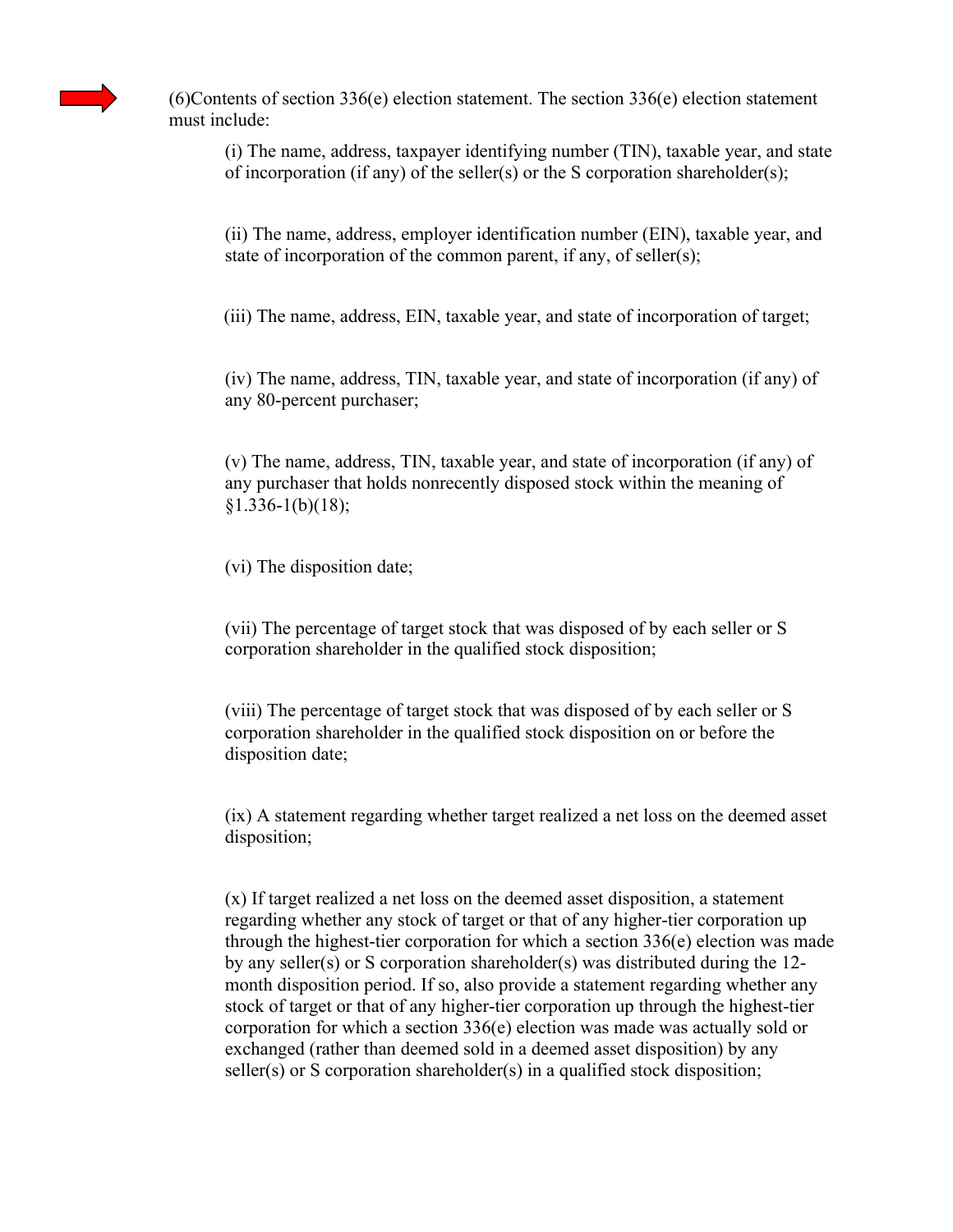(xi) The percentage of target stock that was retained by each seller or S corporation shareholder after the disposition date;

(xii) The name, address, and TIN of any purchaser that made a gain recognition election pursuant to  $\S1.336-4(c)$ . A copy of the gain recognition election statement must be retained by the filer of the section 336(e) election statement designated as the appropriate party in  $\S1.336-4(c)(3)$ ; and

 $(xiii)$  A statement that each of the seller(s) or S corporation shareholder(s) (as applicable) and target have executed a written, binding agreement to make a section 336(e) election.

(7)Asset Allocation Statement. Old target and new target must report information concerning the deemed sale of target's assets on Form 8883, "Asset Allocation Statement Under Section 338," (making appropriate adjustments to report the results of the section 336(e) election), or on any successor form prescribed by the Internal Revenue Service, in accordance with forms, instructions, or other appropriate guidance provided by the Internal Revenue Service. In addition, in the case of a section 336(e) election as the result of a transaction described in section  $355(d)(2)$  or (e)(2), old target should file two Forms 8883, (or successor forms), one in its capacity as the seller of the assets in the deemed asset disposition described in paragraph  $(b)(2)(i)$  of this section and one in its capacity as the purchaser of the assets in the deemed purchase described in paragraph  $(b)(2)(ii)$  of this section.

(8)Examples. The following examples illustrate the provisions of paragraph (h) of this section.

## Example (1).

(i) Facts. Seller owns all of the stock of Target and Target owns all of the stock of Target Subsidiary. Seller is the common parent of a consolidated group that includes Target. However, Target Subsidiary is not included in the consolidated group pursuant to section 1504(a)(3). On Date 1, Seller sells 80 percent of its Target stock to A and distributes the remaining 20 percent of Target stock to Seller's unrelated shareholders.

(ii) Making of election for Target. Because Seller and Target are members of a consolidated group, in order to make a section 336(e) election for the qualified stock disposition of Target, the requirements of paragraph (h)(1) of this section must be satisfied. On or before the due date of Seller group's consolidated Federal income tax return that includes Date 1, Seller and Target must enter into a written, binding agreement to make a section 336(e) election; Seller must retain a copy of the written agreement; Seller must attach the section 336(e) election statement to the group's timely filed consolidated return for the taxable year that includes Date 1, and Seller must provide a copy of the section 336(e) election statement to Target on or before the due date (including extensions) of the consolidated return.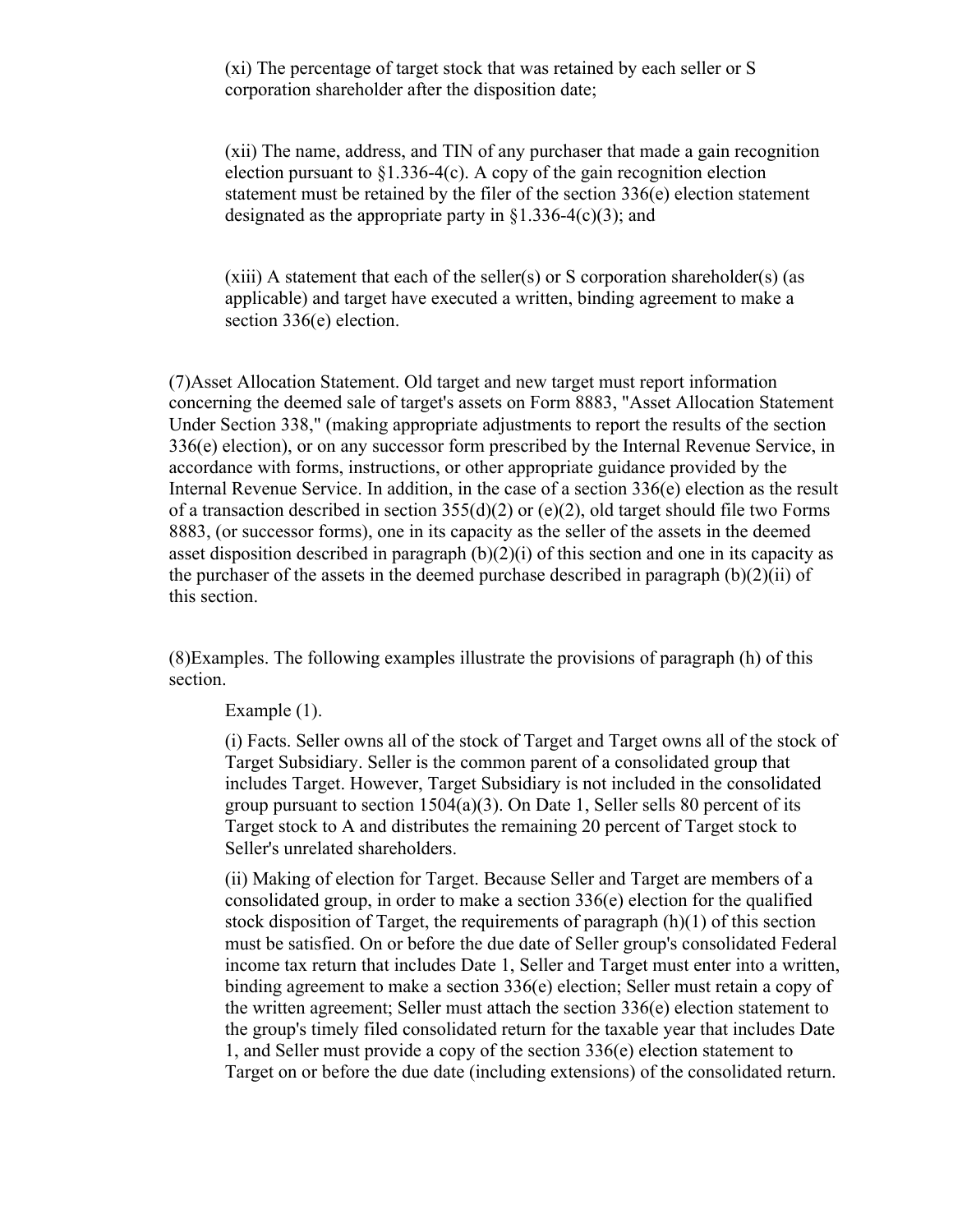(iii) Making of election for Target Subsidiary. Because Target and Target Subsidiary do not join in the filing of a consolidated Federal income tax return and Target Subsidiary is not an S corporation, in order to make a section 336(e) election for the qualified stock disposition of Target Subsidiary, the requirements of paragraph (h)(2) of this section must be satisfied. On or before the due date of Seller group's consolidated Federal income tax return that includes Date 1, or Target Subsidiary's Federal income tax return that includes Date 1, whichever is earlier, either Target Subsidiary must join in the written agreement described in paragraph (ii) of this Example 1 to make a section 336(e) election with respect to the qualified stock disposition of Target Subsidiary or Target and Target Subsidiary must enter into a separate written, binding agreement to make a section 336(e) election with respect to the qualified stock disposition of Target Subsidiary; Seller (as agent of the consolidated group that includes Target) and Target Subsidiary each must retain a copy of the written agreement; and Seller (as agent of the consolidated group that includes Target) and Target Subsidiary each must attach the section 336(e) election statement with respect to the qualified stock disposition of Target Subsidiary to its timely filed Federal income tax return for the taxable year that includes Date 1. In preparing the section 336(e) election statement, paragraph (i) of the statement should include the relevant information for Target, paragraph (ii) of the statement should include the relevant information for Seller, paragraph (iii) of the statement should include the relevant information for Target Subsidiary, paragraphs (vii) through (xi) of the statement should provide information for both Seller's actual sale and distribution of Target stock as well as information for Target's deemed sale of Target Subsidiary stock, and paragraph (xiii) of the statement should include a statement that Seller, Target, and Target Subsidiary, or Target and Target Subsidiary, whichever is appropriate, have executed a written, binding agreement to make a section 336(e) election with respect to the qualified stock disposition of Target Subsidiary.

#### Example (2).

(i) Facts. A and B each own 45 percent and C owns the remaining 10 percent of the stock of S Corporation Target, an S corporation. S Corporation Target owns 80 percent of the stock of Target Subsidiary and D owns the remaining 20 percent. On Date 1, A and B each sell all of their S Corporation Target stock to an unrelated individual. C retains his 10 percent of the stock of S Corporation Target.

(ii) Making of election for S Corporation Target. Because S Corporation Target is an S Corporation Target, in order to make a section 336(e) election for the qualified stock disposition of S Corporation Target, the requirements of paragraph (h)(3) of this section must be satisfied. On or before the due date of S Corporation Target's Federal income tax return that includes Date 1, A, B, C, and S Corporation Target must enter into a written, binding agreement to make a section 336(e) election; S Corporation Target must retain a copy of the written agreement; and S Corporation Target must attach the section  $336(e)$  election statement to its timely filed Federal income tax return for the taxable year that includes Date 1.

(iii) Making of election for Target Subsidiary. Because Target Subsidiary is neither a member of the same consolidated group as S Corporation Target nor is an S corporation, in order to make a section  $336(e)$  election for the qualified stock disposition of Target Subsidiary, the requirements of paragraph (h)(2) of this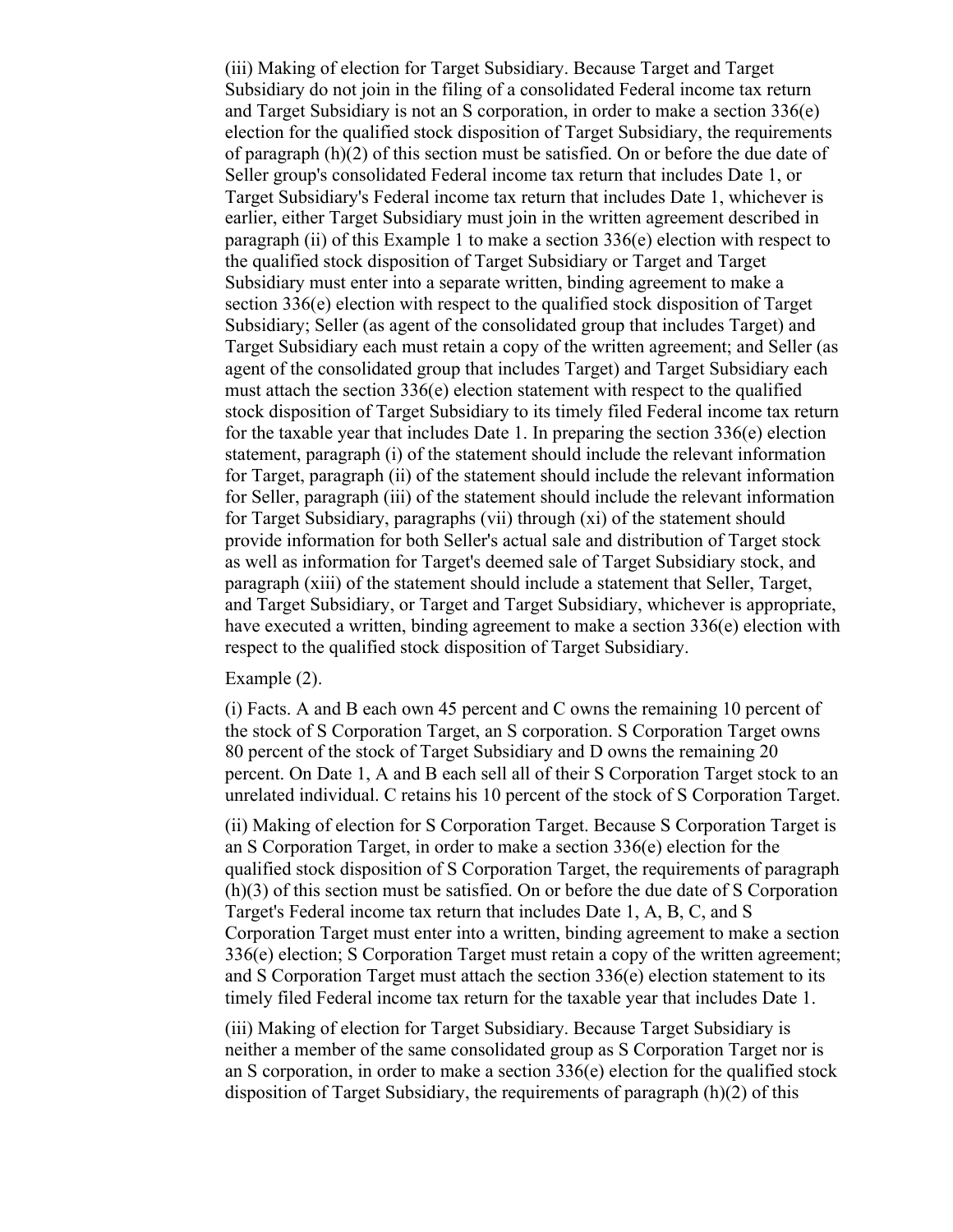section must be satisfied. On or before the due date of S Corporation Target's Federal income tax return that includes Date 1, or Target Subsidiary's Federal income tax return that includes Date 1, whichever is earlier, either Target Subsidiary must join in the written agreement described in paragraph (ii) of this Example 2 to make a section 336(e) election with respect to the qualified stock disposition of Target Subsidiary or S Corporation Target and Target Subsidiary must enter into a separate written, binding agreement to make a section 336(e) election with respect to the qualified stock disposition of Target Subsidiary; S Corporation Target and Target Subsidiary each must retain a copy of the written agreement; and S Corporation Target and Target Subsidiary each must attach the section 336(e) election statement to its timely filed Federal income tax return for the taxable year that includes Date 1. In preparing the section 336(e) election statement, paragraph (i) of the statement should include the relevant information for S Corporation Target, paragraph (iii) of the statement should include the relevant information for Target Subsidiary, paragraphs (vii) through (xi) of the statement should provide information for both A's and B's actual sale and C's actual retention of S Corporation Target stock as well as information for S Corporation Target's deemed sale of Target Subsidiary stock, and paragraph (xiii) of the statement should include a statement that A, B, C, S Corporation Target, and Target Subsidiary, or S Corporation Target and Target Subsidiary, whichever is appropriate, have executed a written, binding agreement to make a section 336(e) election with respect to the qualified stock disposition of Target Subsidiary.

(i) [Reserved]

(j)Protective section 336(e) election. Taxpayers may make a protective election under section 336(e) in connection with a transaction. Such an election will have no effect if the transaction does not constitute a qualified stock disposition, as defined in § 1.336-1(b)(6), but will otherwise be binding and irrevocable.

(k)Examples. The following examples illustrate the provisions of this section.

Example (1). Sale of 100 percent of Target stock.

(i) Facts. Parent owns all 100 shares of Target's only class of stock. Target's only assets are two parcels of land. Parcel 1 has a basis of \$5,000 and Parcel 2 has a basis of \$4,000. Target has no liabilities. On July 1 of Year 1, Parent sells all 100 shares of Target stock to A for \$100 per share. Parent incurs no selling costs and A incurs no acquisition costs. On July 1, the value of Parcel 1 is \$7,000 and the value of Parcel 2 is \$3,000. A section 336(e) election is made.

(ii) Consequences. The sale of Target stock constitutes a qualified stock disposition. July 1 of Year 1 is the disposition date. Accordingly, pursuant to the section 336(e) election, for Federal income tax purposes, rather than treating Parent as selling the stock of Target to A, the following events are deemed to occur. Target is treated as if, on July 1, it sold all of its assets to an unrelated person in exchange for the ADADP of \$10,000, which is allocated \$7,000 to Parcel 1 and \$3,000 to Parcel 2 (see §§ 1.336-3 and 1.338-6 for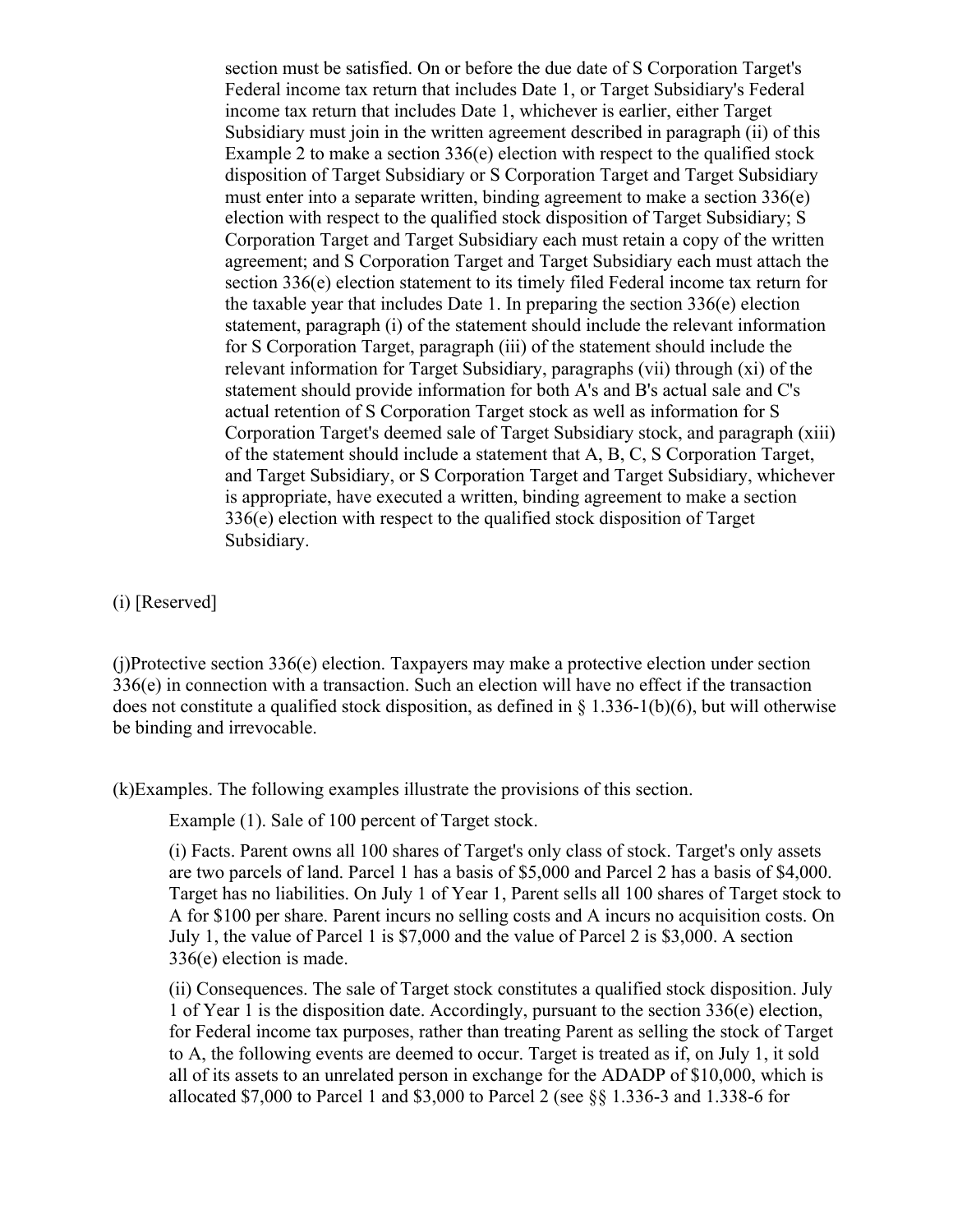determination of amount and allocation of ADADP). Target recognizes gain of \$2,000 on Parcel 1 and loss of \$1,000 on Parcel 2. New Target is then treated as acquiring all its assets from an unrelated person in a single transaction in exchange for the amount of the AGUB of \$10,000, which is allocated \$7,000 to Parcel 1 and \$3,000 to Parcel 2 (see §§1.336-4, 1.338-5, and 1.338-6 for determination of amount and allocation of AGUB). Old Target is treated as liquidating into Parent immediately thereafter, distributing the \$10,000 deemed received in exchange for Parcel 1 and Parcel 2 in a transaction qualifying under section 332. Parent recognizes no gain or loss on the liquidation. A's basis in New Target stock is \$100 per share, the amount paid for the stock.

Example (2). Sale of 80 percent of Target stock.

(i) Facts. The facts are the same as in Example 1 except that Parent only sells 80 shares of its Target stock to A and retains the other 20 shares.

(ii) Consequences. The results are the same as in Example 1 except that Parent also is treated as purchasing from an unrelated person on July 2, the day after the disposition date, the 20 shares of Target stock (New Target stock) not sold to A, for their fair market value as determined under  $\S1.336-2(b)(1)(v)$  of  $\S2,000$  (\$100 per share).

Example (3). Distribution of 100 percent of Target stock.

(i) Facts. The facts are the same as in Example 1 except that instead of on July 1 Parent selling 100 shares of Target stock to A, Parent distributes 100 shares to its shareholders, all of whom are unrelated to Parent, in a transaction that does not qualify under section 355. The value of Target stock on July 1 is \$100 per share.

(ii) Consequences. The distribution of Target stock constitutes a qualified stock disposition. July 1 of Year 1 is the disposition date. Accordingly, pursuant to the section 336(e) election, for Federal income tax purposes, rather than treating Parent as distributing the stock of Target to its shareholders, the following events are deemed to occur. Target is treated as if, on July 1, it sold all of its assets to an unrelated person in exchange for the ADADP of \$10,000, which is allocated \$7,000 to Parcel 1 and \$3,000 to Parcel 2 (see §§1.336-3 and 1.338-6 for determination of amount and allocation of ADADP). Target recognizes gain of \$2,000 on Parcel 1 and loss of \$1,000 on Parcel 2. Because Target's losses realized on the deemed asset disposition do not exceed Target's gains realized on the deemed asset disposition, Target can recognize all of the losses from the deemed asset disposition (see  $\S$  1.336-2(b)(1)(i)(B)). New Target is then treated as acquiring all its assets from an unrelated person in a single transaction in exchange for the amount of the AGUB of \$10,000, which is allocated \$7,000 to Parcel 1 and \$3,000 to Parcel 2 (see §§1.336-4, 1.338-5, and 1.338-6 for determination of amount and allocation of AGUB). Old Target is treated as liquidating into Parent immediately thereafter, distributing the \$10,000 deemed received in exchange for Parcel 1 and Parcel 2 in a transaction qualifying under section 332. Parent recognizes no gain or loss on the liquidation. On July 1, immediately after the deemed liquidation of Target, Parent is deemed to purchase from an unrelated person 100 shares of New Target stock and distribute those New Target shares to its shareholders. Parent recognizes no gain or loss on the deemed distribution of the shares under  $\S1.336-2(b)(1)(iv)$ . The shareholders receive New Target stock as a distribution pursuant to section 301 and their basis in New Target stock received is its fair market value pursuant to section 301(d).

Example (4). Distribution of 80 percent of Target stock.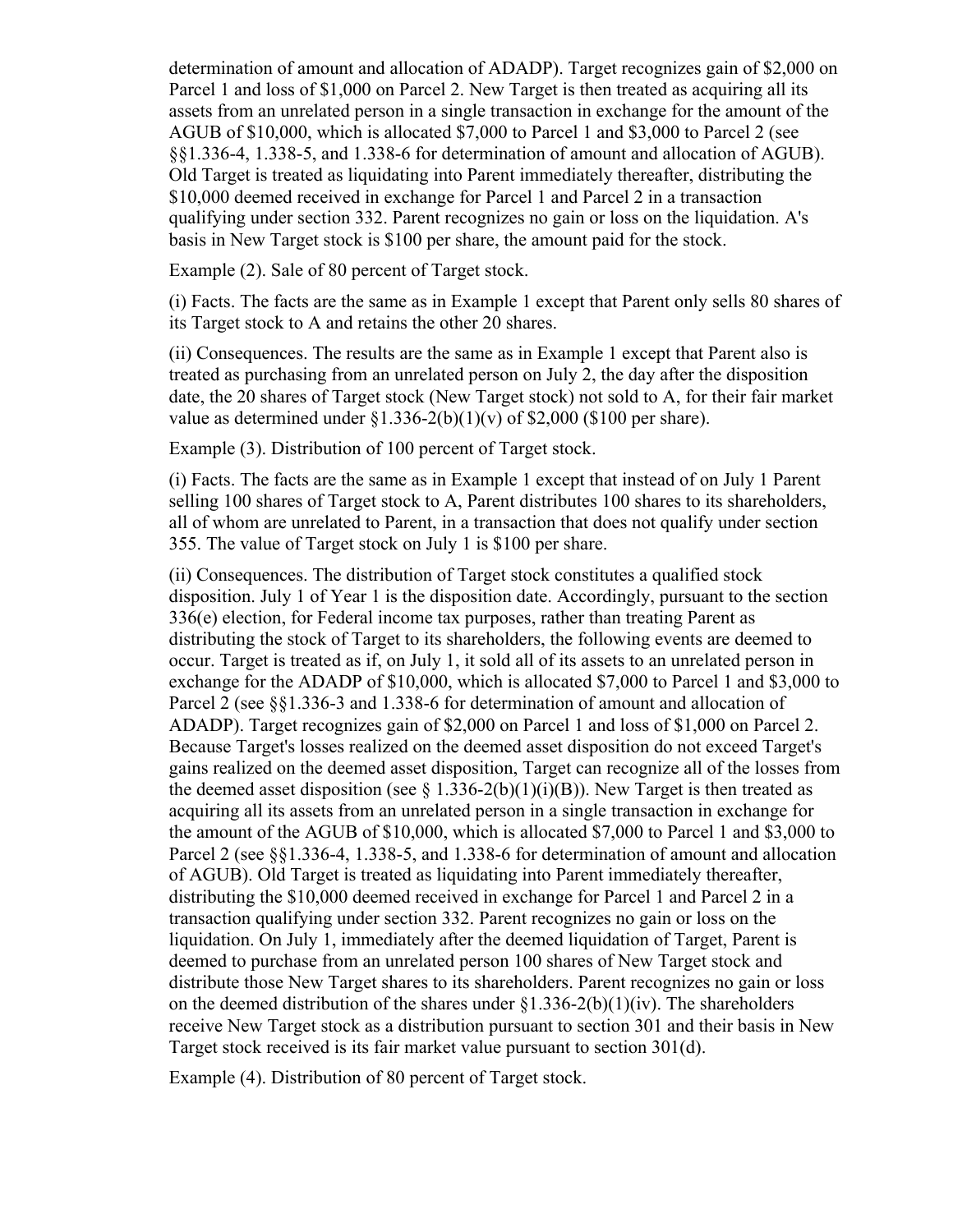(i) Facts. The facts are the same as in Example 3 except that Parent distributes only 80 shares of Target stock to its shareholders and retains the other 20 shares.

(ii) Consequences. The results are the same as in Example 3 except that Parent is treated as purchasing on July 1 only 80 shares of New Target stock and as distributing only 80 shares of New Target stock to its shareholders and then as purchasing (and retaining) on July 2, the day after the disposition date, 20 shares of New Target stock at their fair market value as determined under  $\S1.336-2(b)(1)(v)$ ,  $\S2,000$  (\$100 per share).

Example (5). Part sale, part distribution.

(i) Facts. Parent owns all 100 shares of Target's only class of stock. Target has two assets, both of which are buildings used in its business. Building 1 has a basis of \$6,000 and Building 2 has a basis of \$5,100. Target has no liabilities. On January 1 of Year 1, Parent sells 50 shares of Target to A for \$88 per share. Parent incurred no selling costs with respect to the sale of Target stock and A incurred no acquisition costs with respect to the purchase. On July 1 of Year 1, when the value of Target stock is \$120 per share, Parent distributes 30 shares of Target to Parent's unrelated shareholders. Parent retains the remaining 20 shares. On July 1, the value of Building 1 is \$7,800 and the value of Building 2 is \$4,200. A section 336(e) election is made.

(ii) Consequences. Because the sale of the 50 shares and the distribution of the 30 shares occurred within a 12-month disposition period, the 80 shares of Target stock sold and distributed were disposed of in a qualified stock disposition. July 1 of Year 1 is the disposition date. On July 1, Target is treated as if it sold its assets to an unrelated person in exchange for the ADADP,  $$10,000$  ( $$8,000$  ((50 shares x  $$88$ ) + (30 shares x \$120))/.80 (\$9,600 (80 shares x \$120)/\$12,000 (100 shares x \$120))), which is allocated to Buildings 1 and 2 in proportion to their fair market values, \$6,500 to Building 1 and \$3,500 to Building 2 (see §§1.336-3 and 1.338-6 for determination of amount and allocation of ADADP). Target realizes a gain of \$500 on the deemed sale of Building 1 (\$6,500-\$6,000). Target realizes a loss of \$1,600 on the deemed sale of Building 2 (\$3,500-\$5,100). Target recognizes all of its gains on the deemed asset disposition. However, because 30 shares of Target stock were distributed during the 12-month disposition period and there was a net loss of \$1,100 realized on the deemed disposition of Buildings 1 and 2, \$413 of the loss on the deemed sale is disallowed (see  $§1.336 2(b)(1)(i)(B)(2)$  for the determination of the disallowed loss amount). New Target is then treated as acquiring all its assets from an unrelated person in a single transaction in exchange for the amount of the AGUB,  $$10,000$  ( $$8,000$  ((50 shares x  $$88$ ) + (30 shares  $x$  \$120)) x 1.25 ((100-0)/80)), which is allocated to Buildings 1 and 2 in proportion to their fair market values, \$6,500 to Building 1 and \$3,500 to Building 2 (see §§1.336-4, 1.338-5, and 1.338-6 for determination of amount and allocation of AGUB). Old Target is treated as liquidating into Parent immediately after the deemed asset disposition, distributing the \$10,000 deemed received in exchange for its assets in a transaction qualifying under section 332. Parent recognizes no gain or loss on the liquidation. Parent is then deemed to purchase 30 shares of New Target stock from an unrelated person on July 1, and to distribute those 30 New Target shares to its shareholders. Parent recognizes no gain or loss on the deemed distribution of the 30 shares under  $\S 1.336-2(b)(1)(iv)$ . Parent is then deemed to purchase (and retain) on July 2, the day after the disposition date, 20 shares of New Target stock at their fair market value as determined under §1.336-2(b)(1)(v), \$2,000 (\$100 per share (20 shares multiplied by \$100 fair market value per share (\$10,000 grossed-up amount realized on the sale and distribution of 80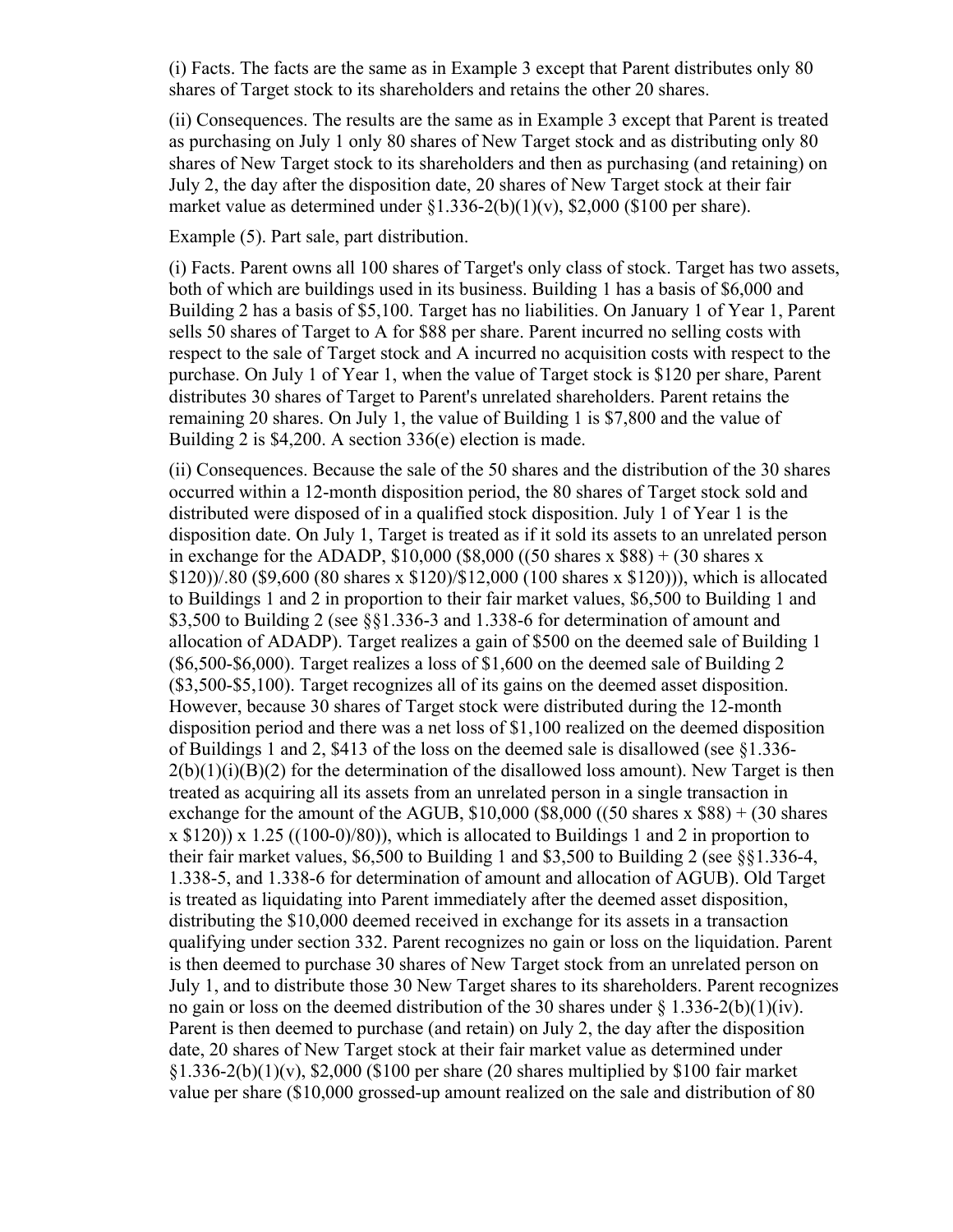shares of target stock divided by 100 shares)). A is treated as having purchased the 50 shares of New Target stock on January 1 of Year 1 at a cost of \$88 per share, the same as if no section 336(e) election had been made. Parent's shareholders are treated as receiving New Target stock on July 1 of Year 1 as a distribution pursuant to section 301 and their basis in New Target stock received is \$120 per share, its fair market value, pursuant to section 301(d), the same as if no section 336(e) election had been made.

Example (6). Sale of Target stock by consolidated group members.

(i) Facts. Parent owns all of the stock of Sub and 50 of the 100 outstanding shares of Target stock. Sub owns the remaining 50 shares of Target stock. Target's assets have an aggregate basis of \$9,000. Target has no liabilities. Parent, Sub, and Target file a consolidated Federal income tax return. On February 1 of Year 1, Parent sells 30 shares of its Target stock to A for \$2,400. On March 1 of Year 1, Sub sells all 50 shares of its Target stock to B for \$5,600. Neither Parent nor Sub incurred any selling costs. Neither A nor B incurred any acquisition costs. A section 336(e) election is made.

(ii) Consequences. Because Parent and Sub are members of the same consolidated group, their sale of Target stock is treated as made by one seller (see paragraph  $(g)(2)$  of this section), and the sales of Target stock constitute a qualified stock disposition. March 1 of Year 1 is the disposition date. For Federal income tax purposes, Parent and Sub are not treated as selling the stock of Target to A and B, respectively. Instead, the following events are deemed to occur. Old Target is treated as if, on March 1, it sold all its assets to unrelated person in exchange for the ADADP, \$10,000 (see §1.336-3 for determination of ADADP), recognizing a net gain of \$1,000. New Target is then treated as acquiring all its assets from an unrelated person in a single transaction in exchange for the amount of the AGUB, \$10,000 (see §§1.336-4 and 1.338-5 for the determination of AGUB). Old Target is treated as liquidating into Parent and Sub immediately thereafter, distributing the \$10,000 deemed received in exchange for its assets in a transaction qualifying under section 332 (see §1.1502-34). Neither Parent nor Sub recognizes gain or loss on the liquidation. Parent is then treated as purchasing from an unrelated person on March 2, the day after the disposition date, the 20 shares of Target stock (New Target stock) retained for their fair market value as determined under  $\S1.336-2(b)(1)(v)$ , \$2,000 (\$100 per share). A is treated as having purchased 30 shares of New Target stock on February 1 of Year 1 at a cost of \$2,400 (\$80 per share), the same as if no section 336(e) election had been made. B is treated as having purchased 50 shares of New Target stock on March 1 of Year 1 at a cost of \$5,600 (\$112 per share), the same as if no section 336(e) election had been made.

Example (7). Sale of Target stock by non-consolidated group members.

(i) Facts. The facts are the same as in Example 6 except that Parent, Sub, and Target do not join in the filing of a consolidated Federal income tax return.

(ii) Consequences. Because Parent and Sub do not join in the filing of a consolidated Federal income tax return and no single seller sells, exchanges, or distributes Target stock meeting the requirements of section  $1504(a)(2)$ , the transaction does not constitute a qualified stock disposition. The section 336(e) election made with respect to the disposition of Target stock has no effect.

Example (8). Distribution of 80 percent of Target stock in complete redemption of a greater-than-50-percent shareholder.